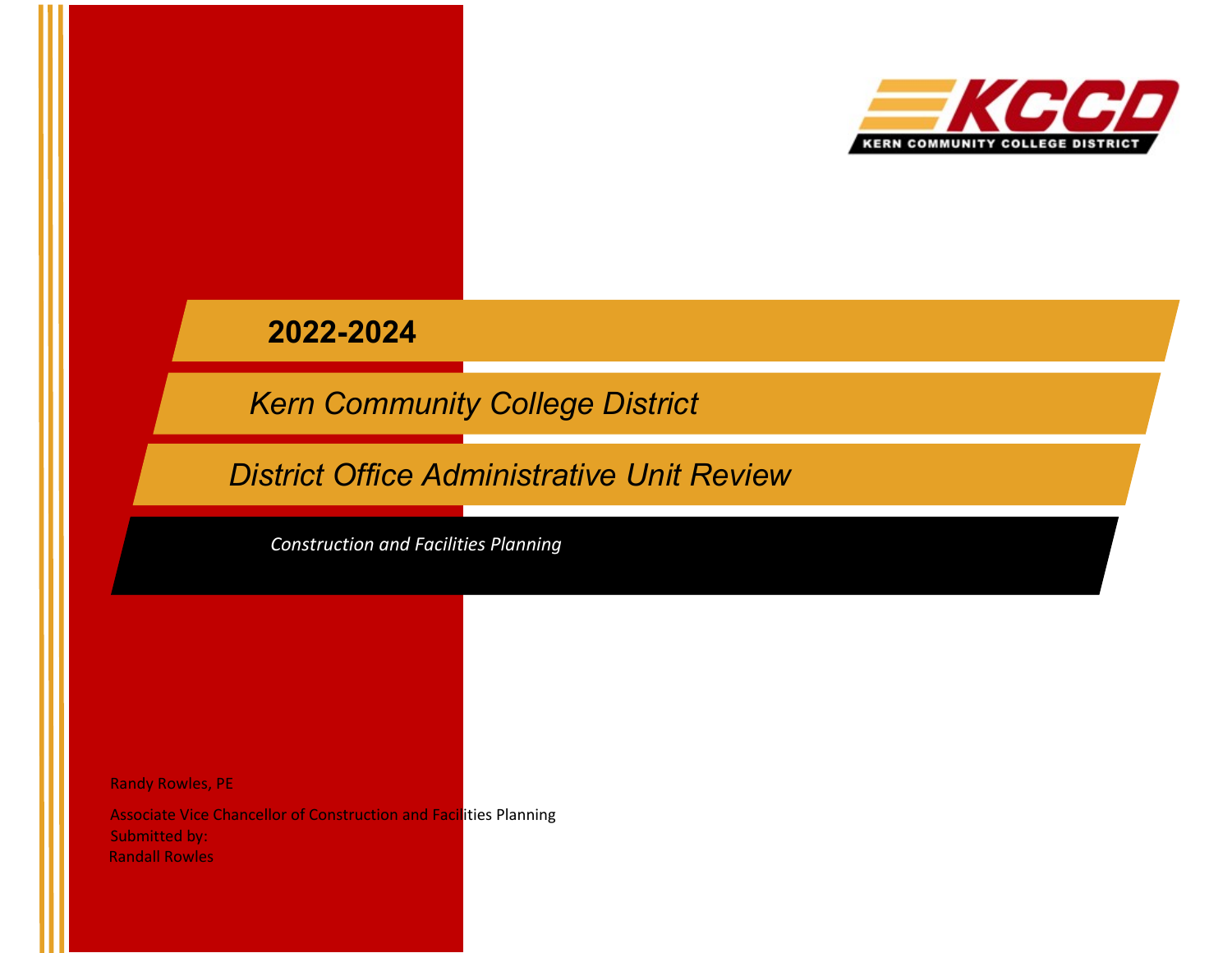#### **2019-20 District Office Administrative Unit Review for: Construction & Facilities Planning**

#### **Executive Summary**

**a) In one paragraph or with bullet points, summarize the key points learned in this evaluation.** *[list the highlights of the document]*

The purpose of the Construction and Facilities Planning Unit is to:

- 1. Support the Colleges in their facilities planning, construction and maintenance efforts by providing expert advice and guidance;
- 2. Oversee and administer Measure J, Measure G and other construction and renovation projects throughout the District;
- 3. Comply with all CA Community College Chancellors Office required plans and programs; Such as the Annual Space Inventory Plan, the Scheduled Maintenance 5 Year Plan, the Instructional Equipment 5 Year Plan, the annual energy calculator, the 5 Year Construction Plan, including IPP's and FPP's and the Proposition 39 Energy program;
- 4. Stretch local dollars by maximizing and leveraging State and other external funding sources and;
- 5. Ensure construction activities are in compliance with local, state and federal laws.
- Three Administrative Unit Outcomes have been identified to measure the effectiveness of the department.
	- o The department will provide the colleges with expert advice and guidance;
	- $\circ$  College Administrators will feel confident that their construction projects will be managed efficiently and effectively;
	- o College administrators will know that all externally required plans, programs and audits have been complied with.
- Five goals have been identified to assist in ensuring accomplishment of the Administrative Unit Outcomes.
	- $\circ$  Fully implement a utility shutoff map for each of the colleges in FacilitySoft;
	- o Convert all construction and as-built drawings to electronic format and create a central accessible location for all Colleges to access files;
	- $\circ$  Reduce the average change order cost value of closed projects by 2% from previous year;
	- o Continue to keep projects that stay within budget at 100%;
	- o Submit 100% of Chancellors Office required plans on time and get them approved.
- Five Key Performance Indicators have been identified to measure the effectiveness of the goals.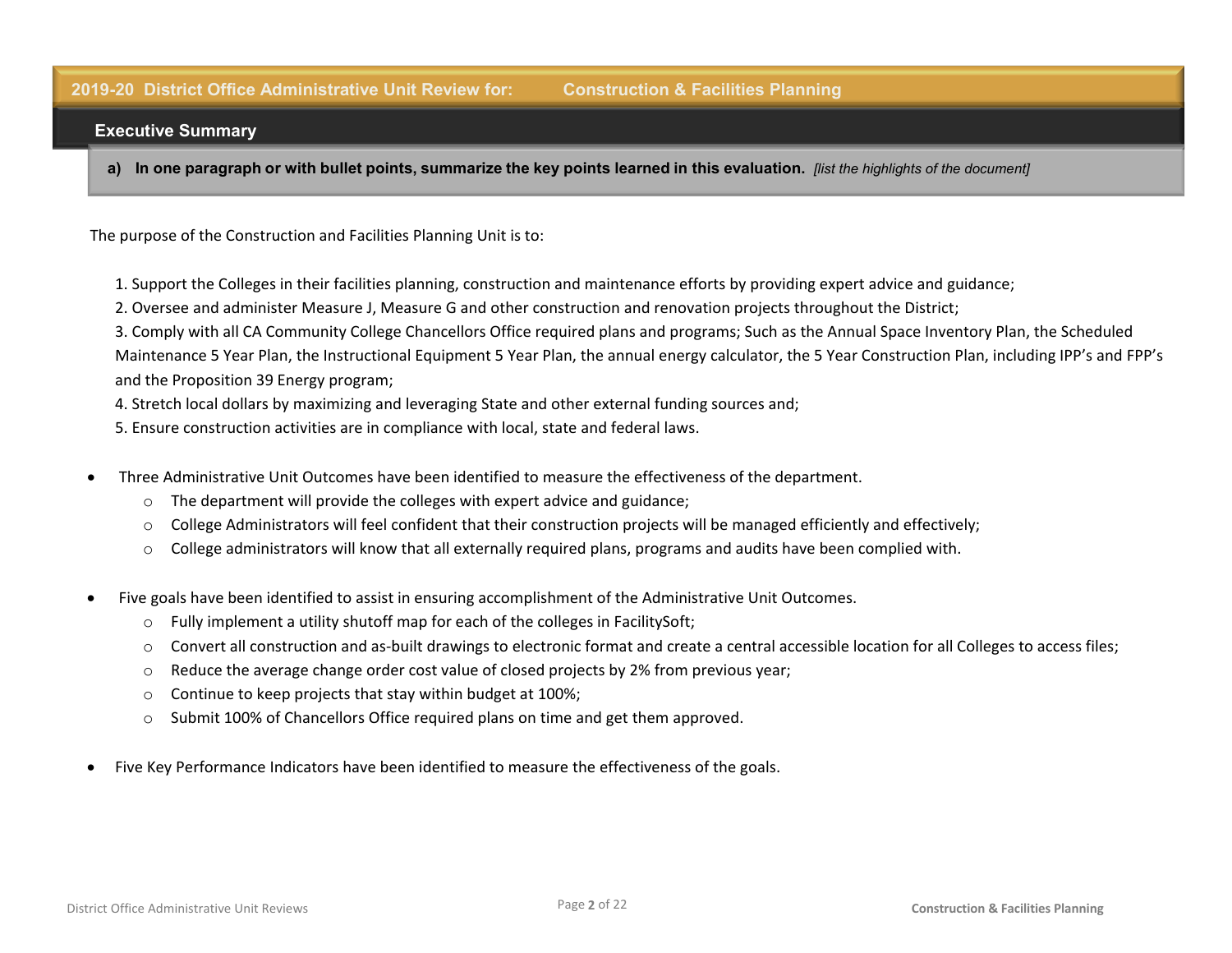#### **Future Directions of the Unit**

**a) Provide a brief abstract of synopsis of your unit's current circumstances and future needs. Please include any college priorities that affect your unit, and the connection to college planning and priorities.**

The Construction and Facilities Planning Unit transitioned a new Associate Vice Chancellor in 2020 but the most significant transition has been the pivot to the working environment due to the COVID-19 Pandemic. The "new normal" has impacted project schedules and project construction budgets. Additionally, all economic indicators forecast higher material costs and tightening supply chains which will continue to put pressure on the Measure J and other capital projects. which was predictable done with little or no service disruption to the colleges. Cost models for the KCCD Measure J Capital Improvement Program, show expenditures for design and construction exceeding \$110 Million at three colleges. This very high level of construction activity will continue for the next three years. The increased demands for administrative and support services on the department will be challenging and require some additional department staffing. To meet this workload and service delivery standards requires continuous adjustments of our priorities as determined by the colleges. Lastly, District Office Building Operations and personnel have been added to the department. This will provide more support to Building Operations staff and new coordination efforts with extending DO support to the three Colleges' Maintenance and Operations teams.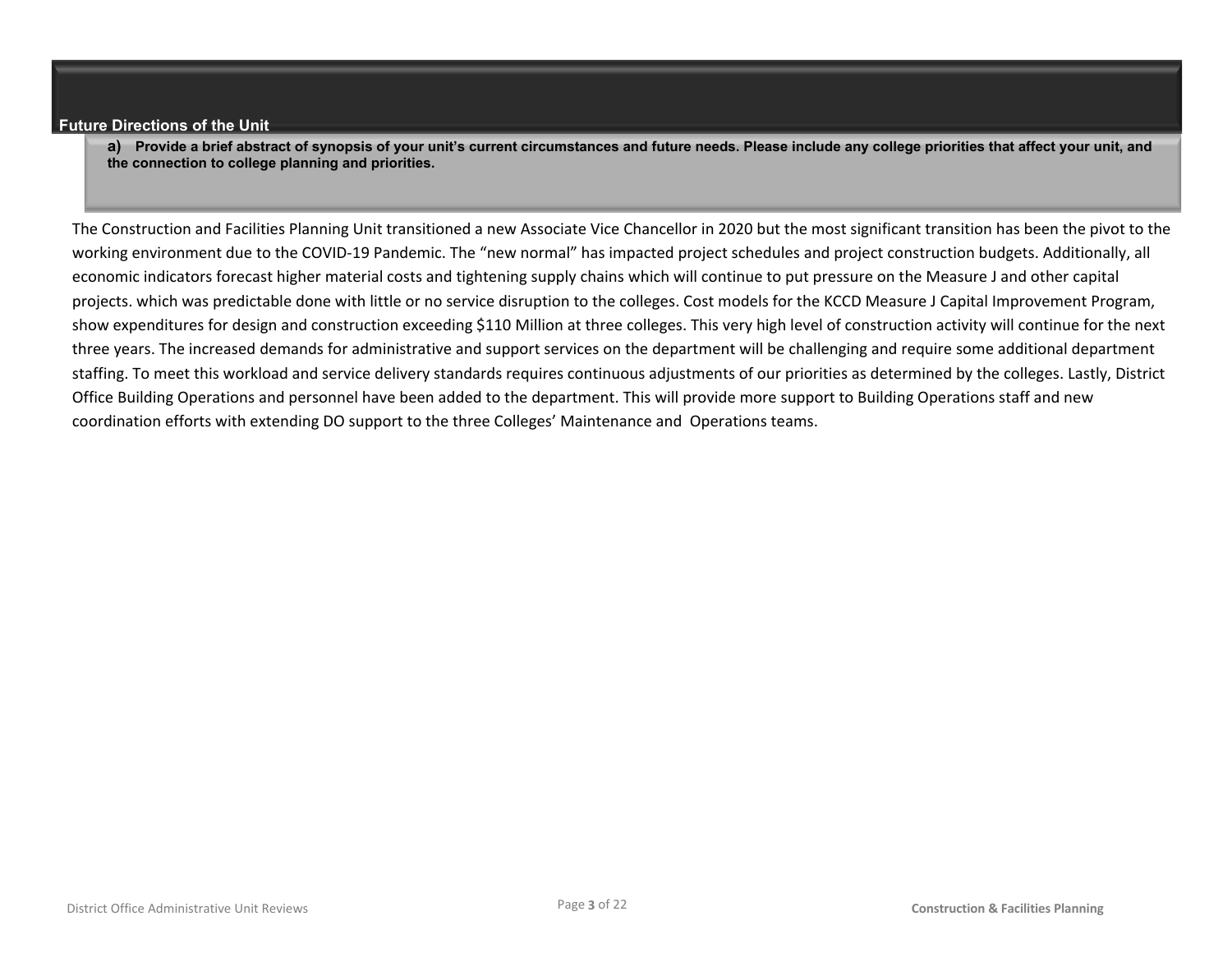### **Section One: Unit Overview**

**a) What is the purpose of the unit and what populations (internal and external) are served by the unit?** [*why does the unit exist and how does the unit support the mission and vision of the Kern Community College District; who benefits directly from the services provided by the unit*]

The purpose of the Construction and Facilities Planning Unit is to (1) support the Colleges in their facilities planning, construction and maintenance efforts by providing expert advice and guidance; (2) oversee and administer construction projects throughout the District; (3) to comply with all California Community College Chancellors Office required plans and programs, such as the annual Space Inventory Plan, the Scheduled Maintenance Five Year Plan and update of Scheduled Maintenance Project Funding Proposals, the Instructional Equipment Five Year Plan, the annual Energy Calculator, the Five Year Construction Plan including Initial Project Proposals and Final Project Proposals, and the Proposition 39 energy program; (4) to stretch local dollars by maximizing and leveraging State and other external funding sources and; (5) to ensure construction activities are in compliance with local, state and federal laws. Additionally, the District Office operations personnel have been added to the department for mor efficient management and coordination of activities.

All colleges and educational centers benefit directly by the services provided by the unit.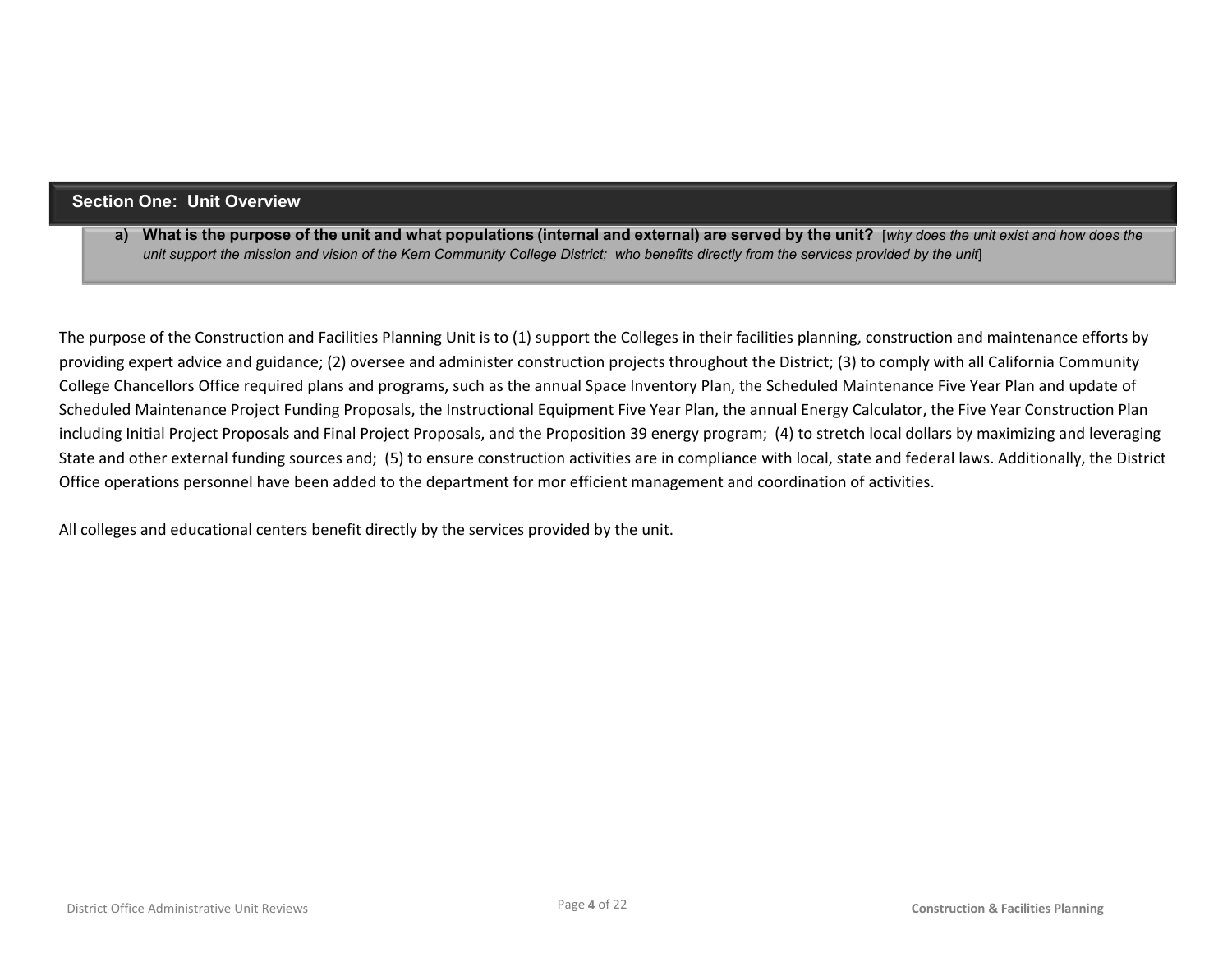## **Section One: Unit Overview** *(continued)*

**b) Describe how the unit supports the colleges in achieving their mission and their efforts to improve student learning and achievement.**

The Construction and Facilities Planning Unit supports the facilities planning, construction and maintenance programs at the three colleges and their associated educational centers by assisting in planning efforts and constructing safe, state of the art facilities to support student learning. In particular, the unit meets monthly with the College Presidents, Vice Presidents and M&O Directors to review all current plans and projects as well as to address any outstanding issues and create solutions. In addition, each Project Manager makes a minimum of one site visit per week to review individual projects and plans with the College M&O Directors.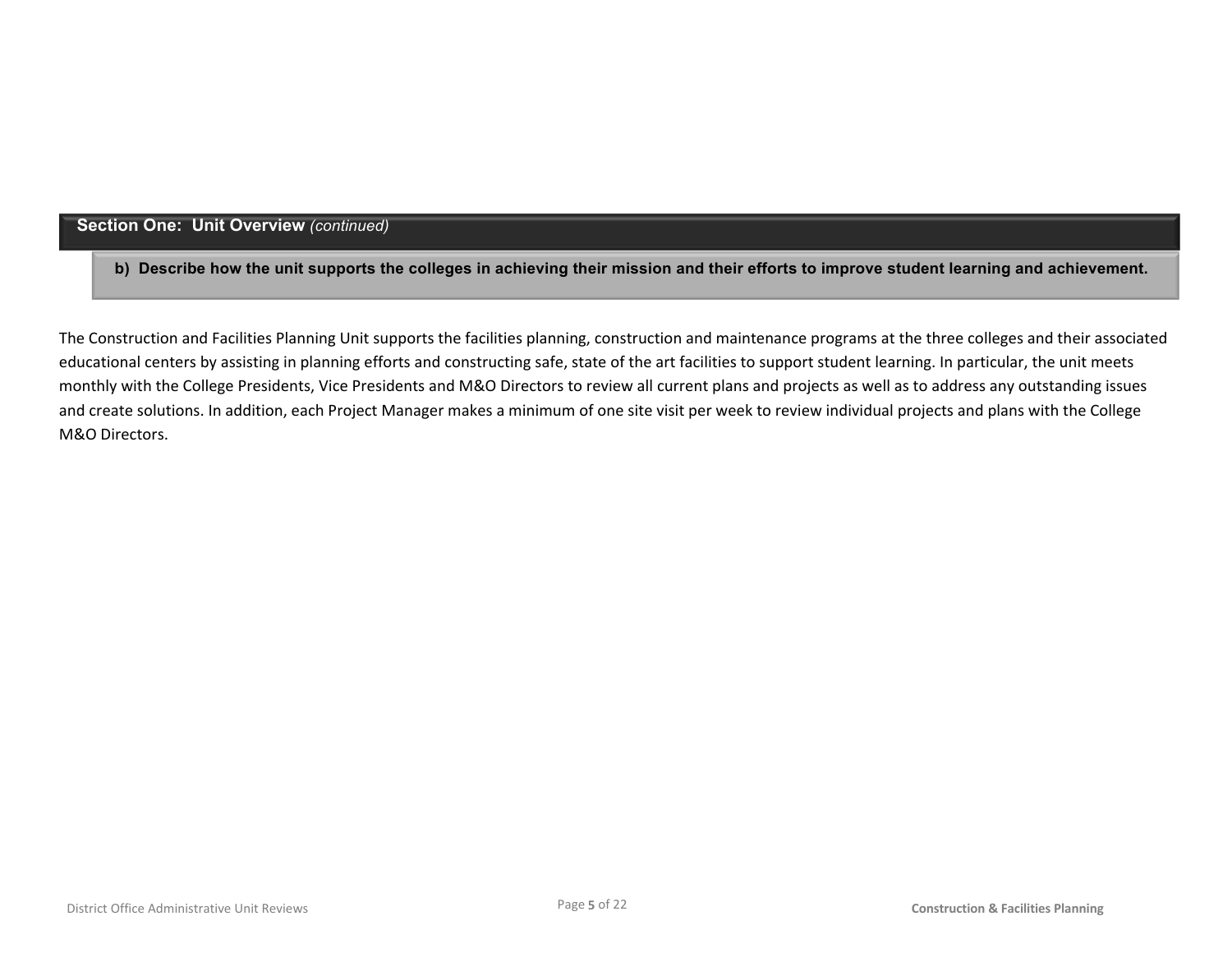## **Section One: Unit Overview** *continued*

**c) How is the unit structured within the district?** Modify the org chart template below to illustrate the unit's organization.

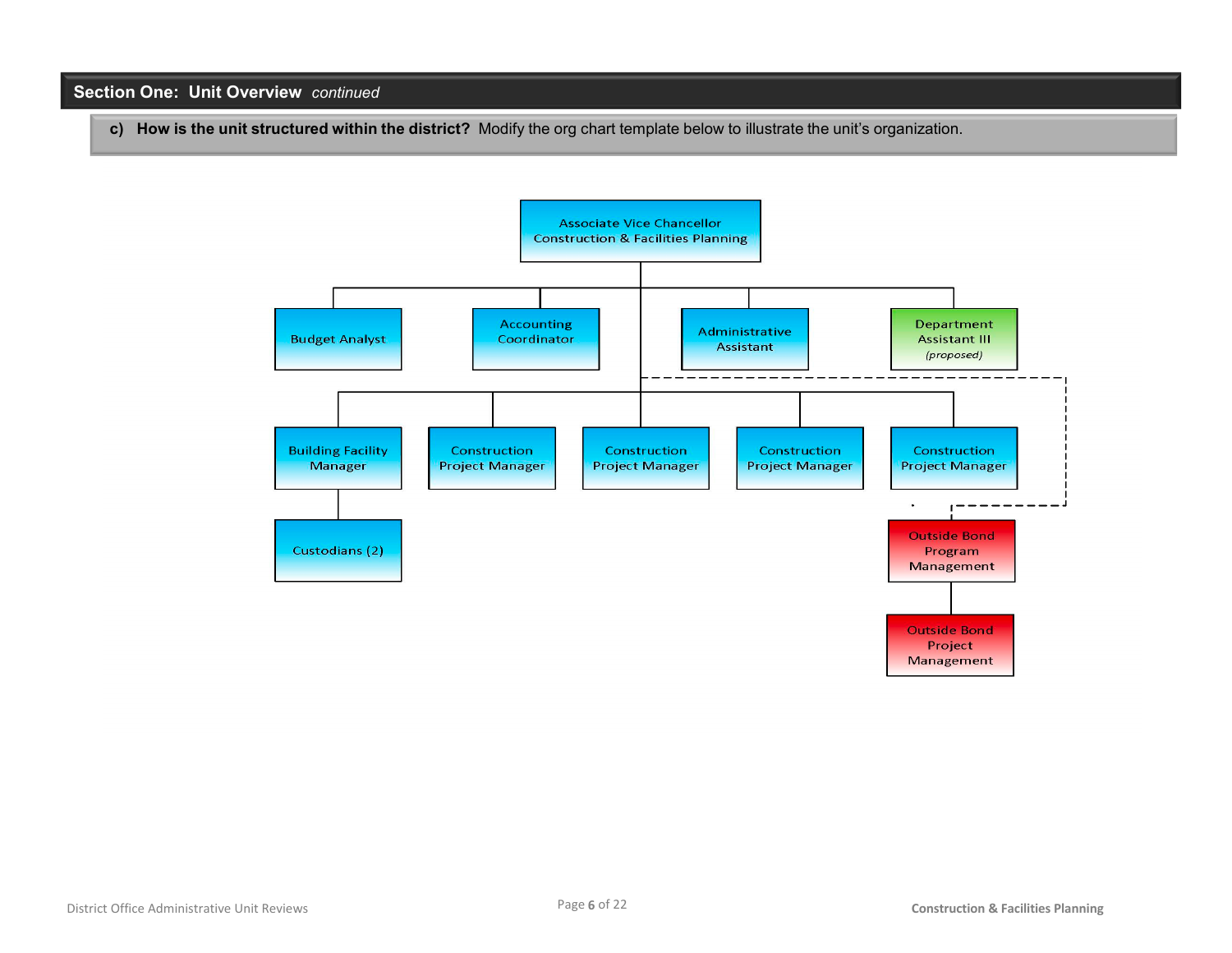**d) For the positions included in the unit's organizational chart, please provide a brief description of what primary processes or areas each position is responsible for as it relates to the work of the unit, district and colleges.**

| <b>Position</b>                 | <b>Primary Functions/Processes</b>                                                                                                                                                                                                                                                                                                                                                                                                                                                                                                    | <b>Supplemental Functions/Processes</b>                                                                                                                                                              | <b>Additional notes</b> |
|---------------------------------|---------------------------------------------------------------------------------------------------------------------------------------------------------------------------------------------------------------------------------------------------------------------------------------------------------------------------------------------------------------------------------------------------------------------------------------------------------------------------------------------------------------------------------------|------------------------------------------------------------------------------------------------------------------------------------------------------------------------------------------------------|-------------------------|
| <b>Administrative Assistant</b> | Track department's<br>$\bullet$<br>Board items.<br>Track and log all Project<br>Program Reports (PPRs)<br>and distribute accordingly<br>once approved.<br>Assist the AVC and PM's<br>in scheduling meetings &<br>events with other<br>departments, offices and<br>outside agencies.<br>Order department<br>$\bullet$<br>supplies and obtain<br>documentation for<br>department Cal- card for<br>payment processing.<br>Manage and maintain<br>$\bullet$<br>annual space inventory in<br><b>FUSION and Facility Soft</b><br>databases. | Work with Legal Counsel to<br>$\bullet$<br>respond to public records<br>request and provide<br>documents accordingly.<br>Work with Human resources<br>to process personnel actions<br>for new hires. |                         |
|                                 | Create agenda and<br>$\bullet$<br>minutes for the Bond<br>Oversight Committee M<br>Administrative support to<br>the department.                                                                                                                                                                                                                                                                                                                                                                                                       |                                                                                                                                                                                                      |                         |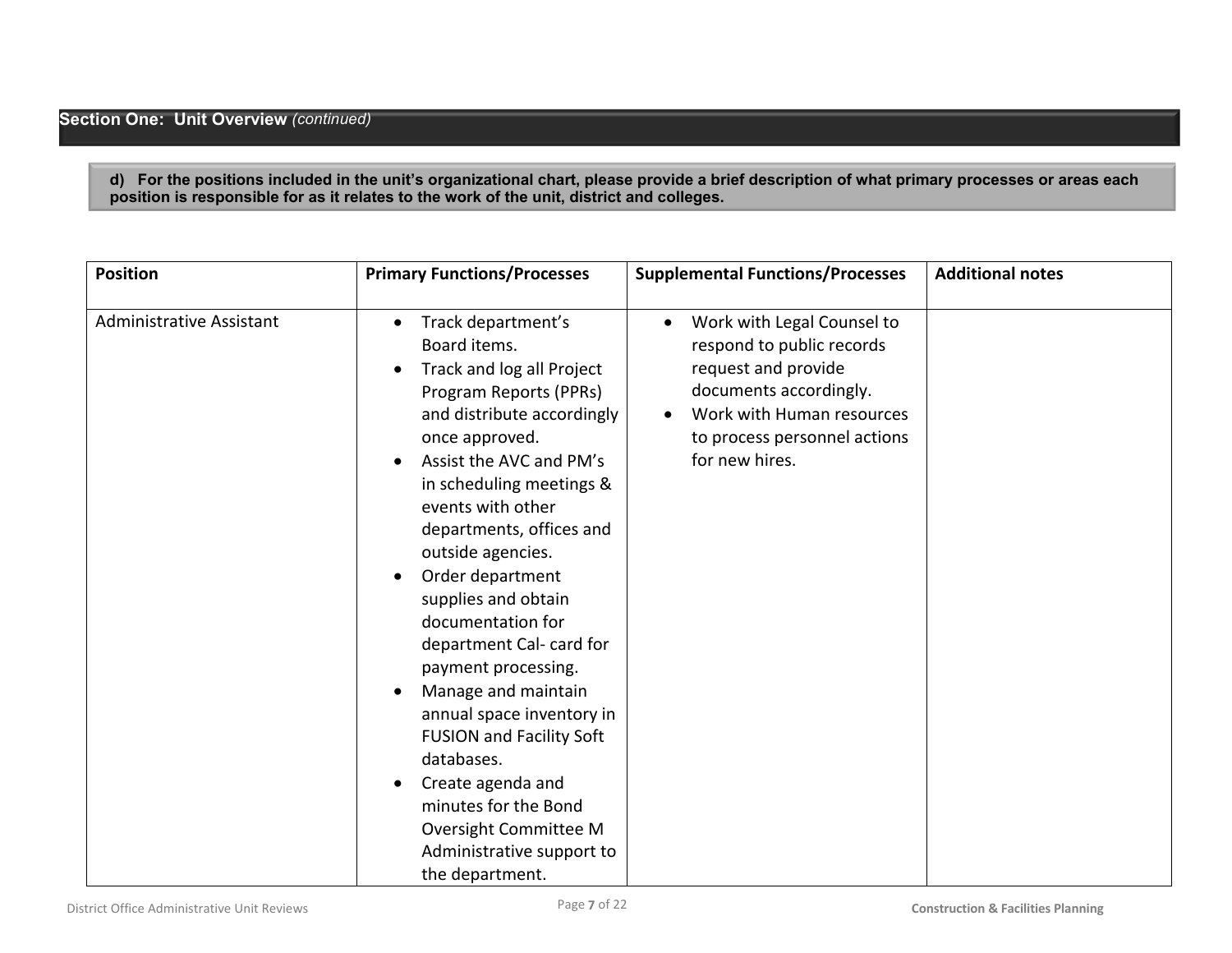| <b>Department Assistant III</b> | Manage and maintain<br>$\bullet$         |                                          |  |
|---------------------------------|------------------------------------------|------------------------------------------|--|
| (proposed)                      | office files.                            |                                          |  |
|                                 | Process project<br>$\bullet$             |                                          |  |
|                                 | documents through e-                     |                                          |  |
|                                 | builder database.                        |                                          |  |
|                                 | Manage the Qualified<br>$\bullet$        |                                          |  |
|                                 | <b>Bidders list per CUPCCA</b>           |                                          |  |
|                                 | requirements.                            |                                          |  |
|                                 | Post Bid Advertisements                  |                                          |  |
|                                 | and Request for                          |                                          |  |
|                                 | Proposals on the District                |                                          |  |
|                                 | website.                                 |                                          |  |
|                                 | Fill out PWC-100 forms                   |                                          |  |
|                                 | online Department of                     |                                          |  |
|                                 | Industrial Relations.                    |                                          |  |
|                                 | Schedule meetings and<br>$\bullet$       |                                          |  |
|                                 | keep meeting minutes.                    |                                          |  |
|                                 |                                          |                                          |  |
|                                 |                                          |                                          |  |
| <b>Budget Analyst</b>           | Prepare financial and<br>$\bullet$       | Work with Business Services<br>$\bullet$ |  |
|                                 | statistic reports for                    | personnel to provide audit               |  |
|                                 | audits.                                  | requests and documentation.              |  |
|                                 | Prepare financial reports<br>$\bullet$   | Assist AVC in preparing<br>$\bullet$     |  |
|                                 | for Bond Oversight                       | reports for Bond Oversight               |  |
|                                 | Committee.                               | Committee.                               |  |
|                                 | Track budget and<br>$\bullet$            | Assist AVC in annual budget<br>$\bullet$ |  |
|                                 | expenditures for accuracy                | development process.                     |  |
|                                 | in FacilitySoft database.                |                                          |  |
|                                 | Supply financial                         |                                          |  |
|                                 | information to project                   |                                          |  |
|                                 | managers to help manage                  |                                          |  |
|                                 | budgets.                                 |                                          |  |
|                                 | Update annual energy<br>calculator state |                                          |  |
|                                 | compliance report.                       |                                          |  |
|                                 |                                          |                                          |  |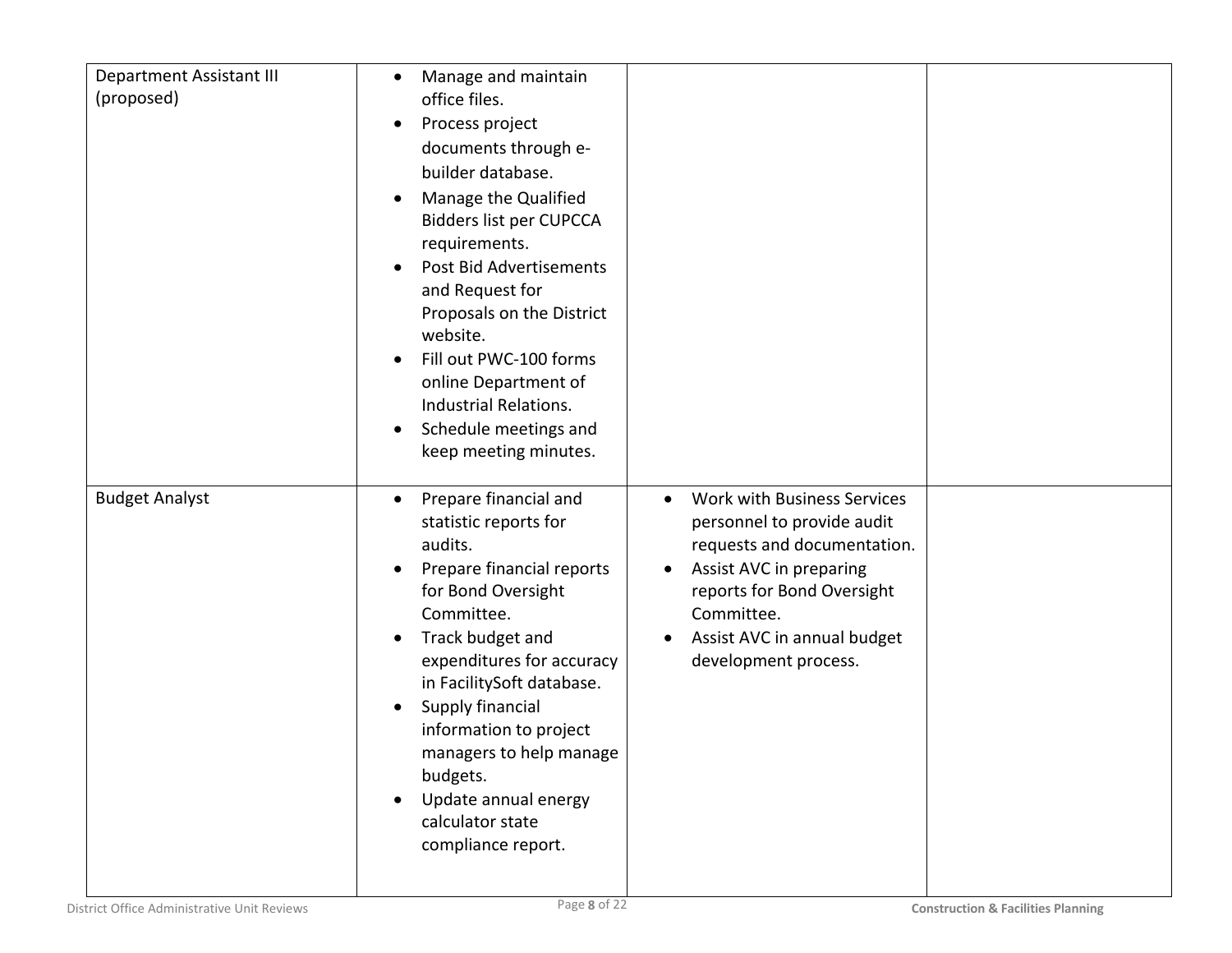|                               | Provide financial reports<br>$\bullet$<br>and invoice back up for<br>various state agencies.<br><b>Create Quarterly Reports</b><br>$\bullet$<br>and expenditure<br>reimbursements for state<br>funded projects in<br>FUSION database.                                                                                                                                                                                                                                                                |                                                                                                                                          |  |
|-------------------------------|------------------------------------------------------------------------------------------------------------------------------------------------------------------------------------------------------------------------------------------------------------------------------------------------------------------------------------------------------------------------------------------------------------------------------------------------------------------------------------------------------|------------------------------------------------------------------------------------------------------------------------------------------|--|
| <b>Accounting Coordinator</b> | Establish org codes for<br>$\bullet$<br>new projects.<br>Create, monitor and<br>$\bullet$<br>analyze all project<br>budgets.<br>Create budget transfers<br>and budget revisions as<br>needed.<br>Prepare expenditure<br>$\bullet$<br>transfers.<br>Create purchase orders<br>$\bullet$<br>and PO change orders.<br>Process all invoices<br>$\bullet$<br>received directly from<br>vendors and through e-<br>Builder software.<br><b>Maintain Facilities</b><br>$\bullet$<br>financial filing system. |                                                                                                                                          |  |
| Project Manager, BC (2)       | Manage multiple<br>$\bullet$<br>construction projects<br>concurrently, at<br>Bakersfield College, The<br>Weill Institute, Arvin                                                                                                                                                                                                                                                                                                                                                                      | Support college when the<br>$\bullet$<br>M&O Director is out of the<br>office and lend minor<br>assistance with maintenance<br>projects. |  |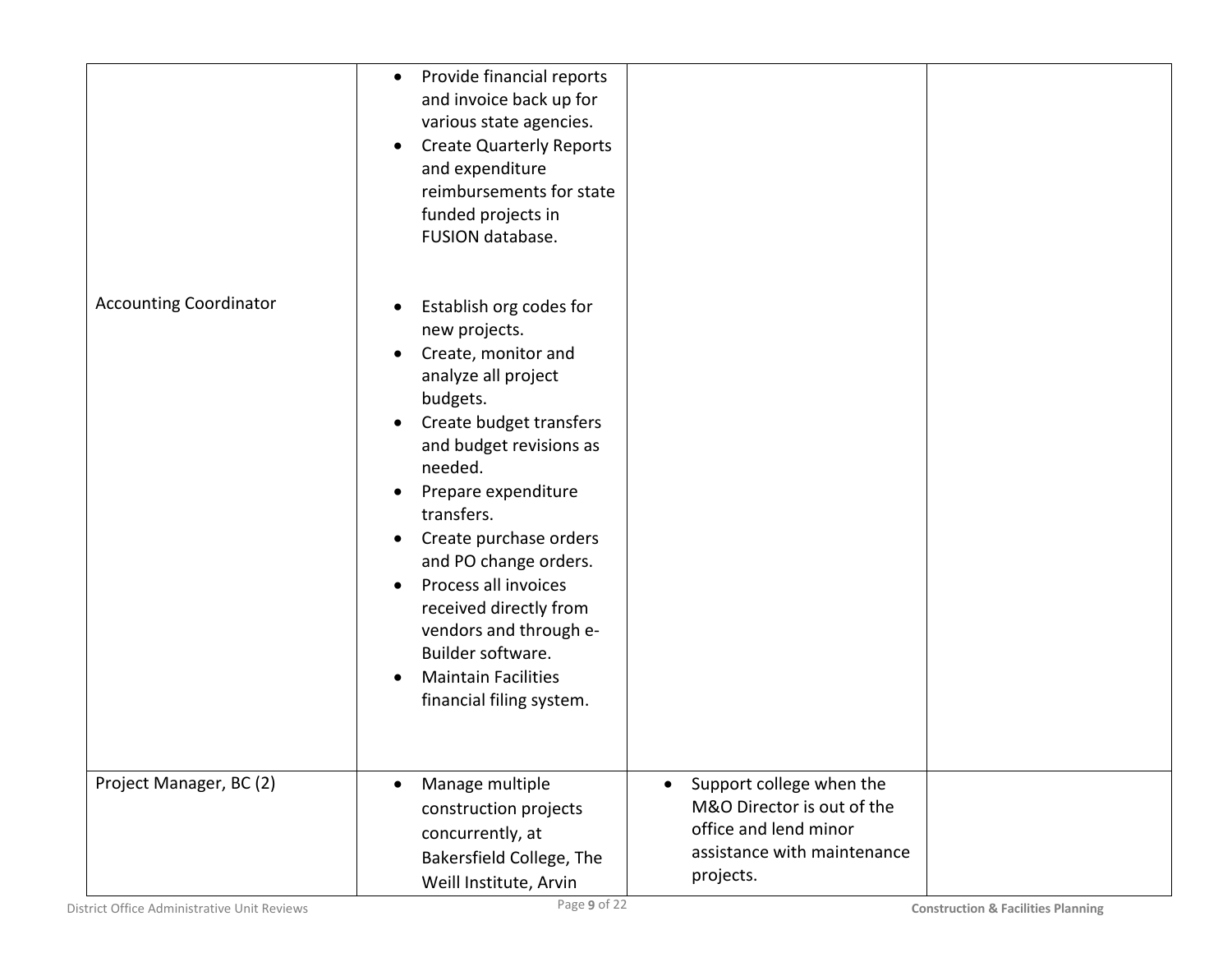| Project Manager, CC | Shafter, SW Center and<br>the Delano Campus<br>Center and as assigned.<br>Manage project<br>$\bullet$<br>development regularly<br>with College, faculty staff,<br>contractors, and<br>architects, from the pre-<br>planning stages through<br>construction completion<br>and project closeout.<br>Develop and manage all<br>$\bullet$<br>construction related<br>contracts, documentation<br>and logs.<br>Provide requested<br>$\bullet$<br>updates and<br>documentation to<br>outside regulatory<br>agencies.<br>Update all projects and<br>initiate approvals using<br>District software,<br>FacilitySoft, e-Builder and<br>BoardDocs.<br>Create project scopes and<br>$\bullet$<br>budgets.<br>Create and coordinate<br>construction schedules.<br>Manage multiple<br>$\bullet$ | Provide technical assistance<br>$\bullet$<br>on Title 24 code issues and<br>professional advice on<br>construction related topics.<br>Provide overall support and<br>oversite of third-party<br>program managers.<br>Support college when the |  |
|---------------------|------------------------------------------------------------------------------------------------------------------------------------------------------------------------------------------------------------------------------------------------------------------------------------------------------------------------------------------------------------------------------------------------------------------------------------------------------------------------------------------------------------------------------------------------------------------------------------------------------------------------------------------------------------------------------------------------------------------------------------------------------------------------------------|-----------------------------------------------------------------------------------------------------------------------------------------------------------------------------------------------------------------------------------------------|--|
|                     | construction projects<br>concurrently, at Cerro                                                                                                                                                                                                                                                                                                                                                                                                                                                                                                                                                                                                                                                                                                                                    | M&O Director is out of the<br>office and lend minor                                                                                                                                                                                           |  |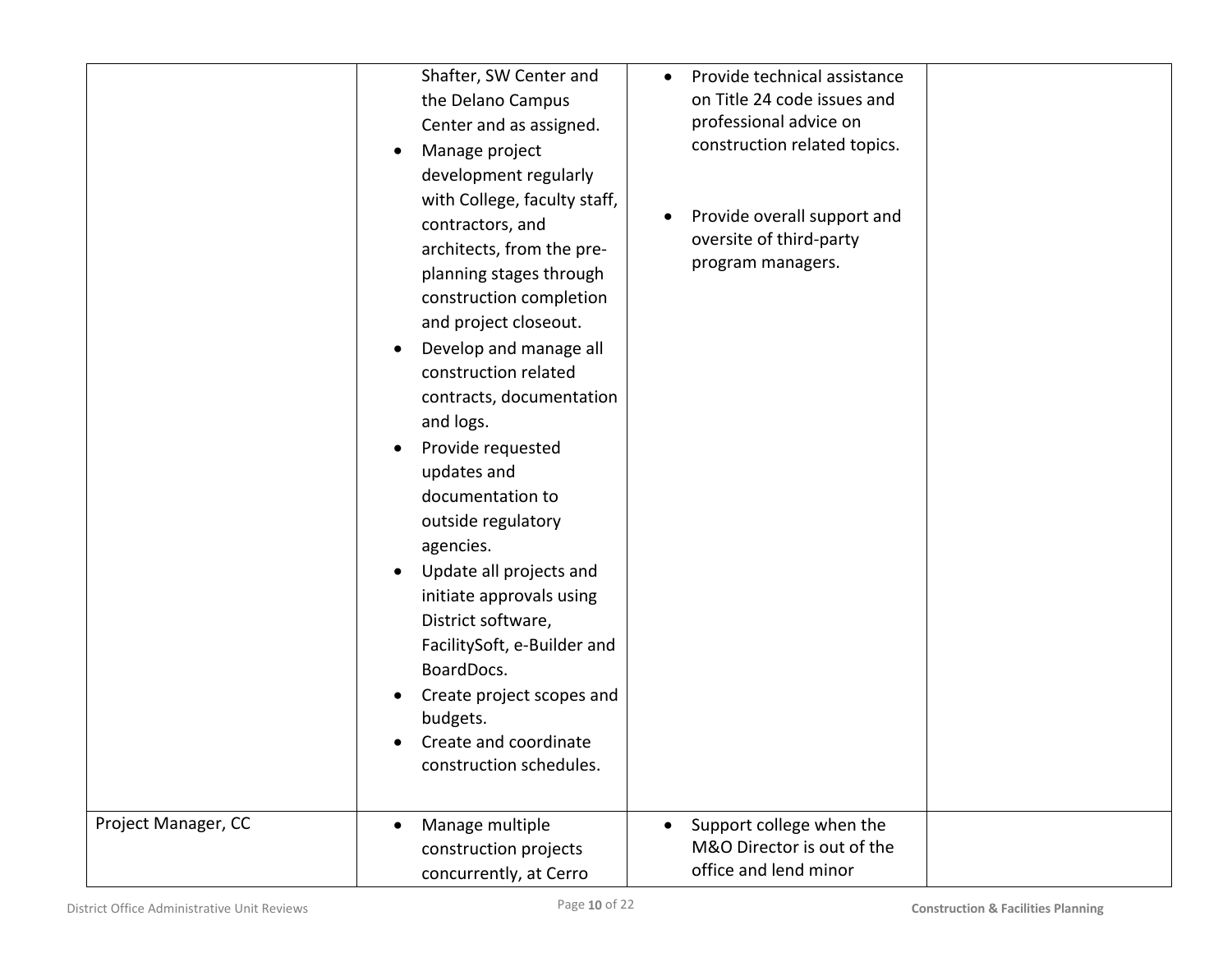|                    | Coso Community<br>College, Kern River<br>Valley, Cal City,<br>Tehachapi, Bishop<br>Center, Mammoth<br>Center, Weill Institute<br>and as assigned.<br>Manage project<br>$\bullet$<br>development regularly<br>with College, faculty staff,<br>contractors, and<br>architects, from the pre-<br>planning stages through<br>construction completion<br>and project closeout.<br>Develop and manage all<br>$\bullet$<br>construction related<br>contracts, documentation<br>and logs.<br>Provide requested<br>$\bullet$<br>updates and<br>documentation to<br>outside regulatory<br>agencies.<br>Update all projects and<br>$\bullet$<br>initiate approvals using<br>District software,<br>FacilitySoft, e-Builder and<br>BoardDocs. | assistance with maintenance<br>projects.<br>Provide assistance on Title 24<br>code issues, provide advice<br>on construction related<br>topics. |  |
|--------------------|----------------------------------------------------------------------------------------------------------------------------------------------------------------------------------------------------------------------------------------------------------------------------------------------------------------------------------------------------------------------------------------------------------------------------------------------------------------------------------------------------------------------------------------------------------------------------------------------------------------------------------------------------------------------------------------------------------------------------------|-------------------------------------------------------------------------------------------------------------------------------------------------|--|
| Project Manager PC | Manage multiple<br>$\bullet$<br>construction projects<br>concurrently, at                                                                                                                                                                                                                                                                                                                                                                                                                                                                                                                                                                                                                                                        | Support college when the<br>M&O Director is out of the<br>office and lend minor                                                                 |  |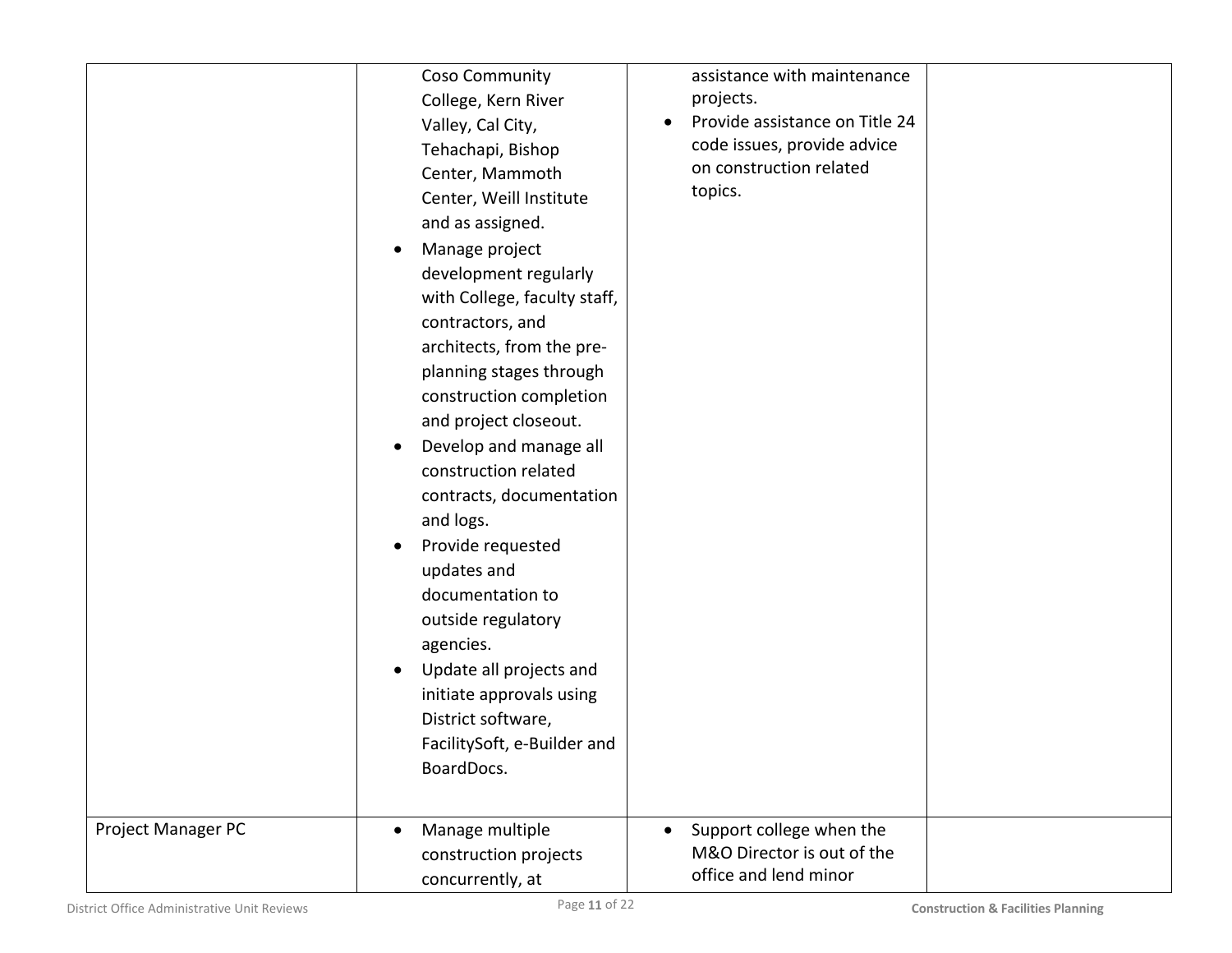|                           | Porterville College and as<br>assigned.<br>Manage project<br>development regularly<br>with College, faculty staff,<br>contractors, and<br>architects, from the pre-<br>planning stages through<br>construction completion<br>and project closeout.<br>Develop and manage all<br>$\bullet$<br>construction related<br>contracts, documentation<br>and logs.<br>Provide requested<br>updates and<br>documentation to<br>outside regulatory<br>agencies.<br>Update all projects and<br>$\bullet$<br>initiate approvals using<br>District software,<br>FacilitySoft, e-Builder and<br>BoardDocs. | assistance with maintenance<br>projects.<br>Provide assistance on Title 24<br>code issues, provide advice<br>on construction related<br>topics. |  |
|---------------------------|----------------------------------------------------------------------------------------------------------------------------------------------------------------------------------------------------------------------------------------------------------------------------------------------------------------------------------------------------------------------------------------------------------------------------------------------------------------------------------------------------------------------------------------------------------------------------------------------|-------------------------------------------------------------------------------------------------------------------------------------------------|--|
| Associate Vice Chancellor | Provide leadership and<br>$\bullet$<br>oversee department<br>activities.<br>Meet and take direction<br>$\bullet$<br>from college presidents<br>on college facilities<br>planning and<br>construction issues.                                                                                                                                                                                                                                                                                                                                                                                 | Make presentations to the<br>$\bullet$<br>Board of Trustees.<br>Assist the Chancellor and CFO<br>on new initiatives.                            |  |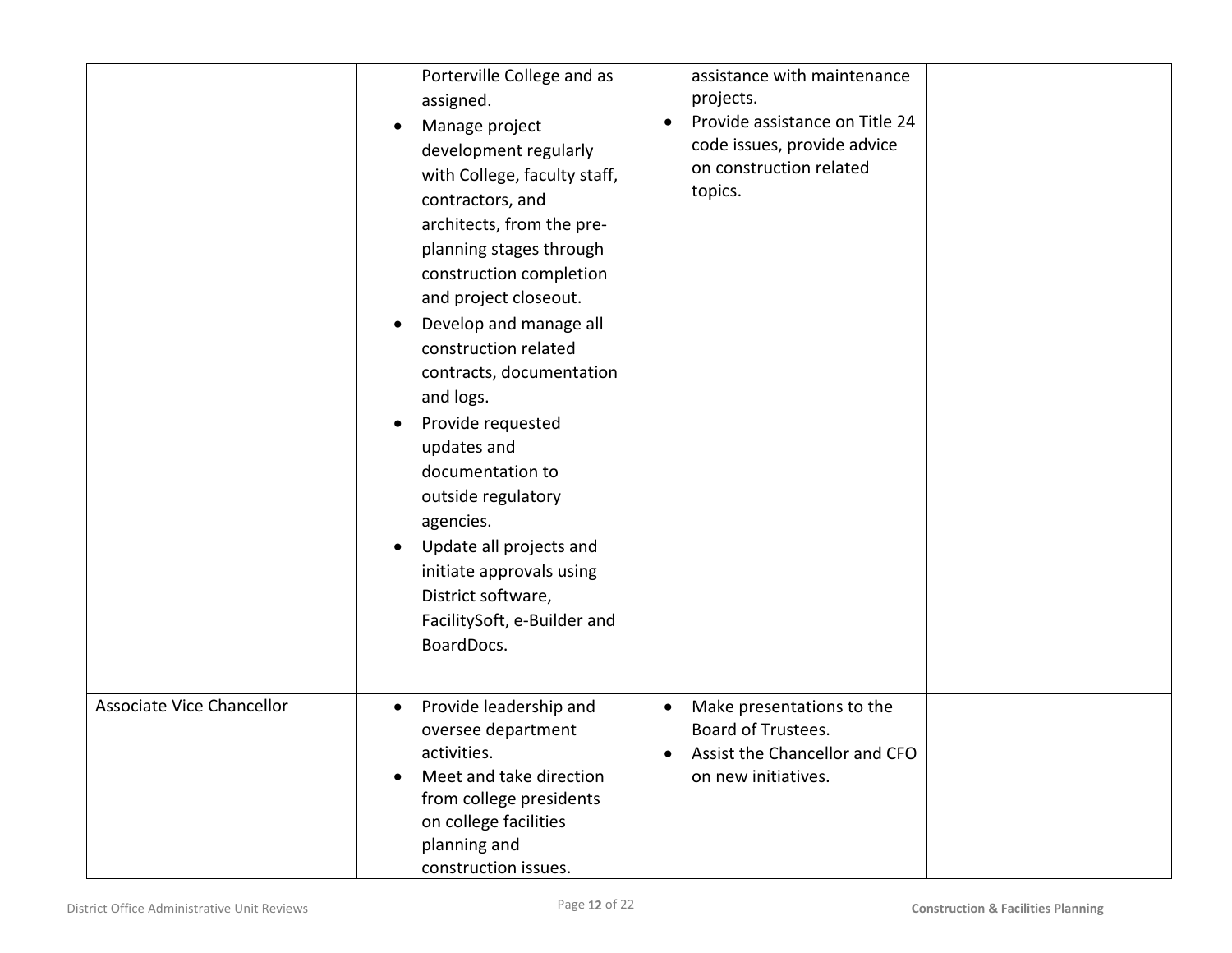| Create all plans due to<br>the Chancellors Office. |  |
|----------------------------------------------------|--|
| Manage Measure G and                               |  |
| Measure J general                                  |  |
| obligation bonds.                                  |  |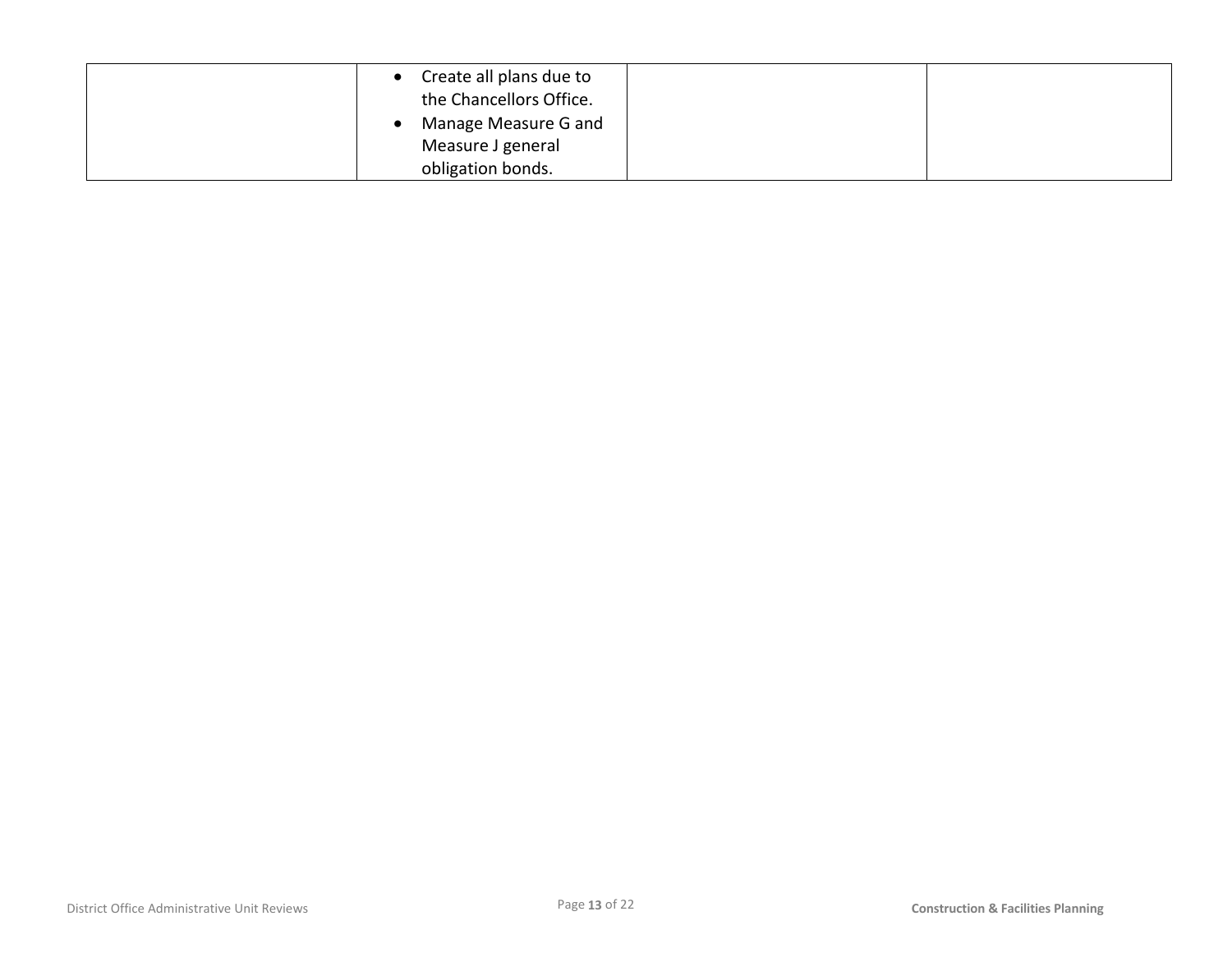#### **Section Two: Administrative Unit Outcomes (AUOs)**

**a) List all the AUOs for the unit.** AUOs describe what a customer or end-user will understand, experience or obtain as a result of the service the unit provides to the colleges and other internal stakeholders. Describe the method of assessment and the criteria used to determine success in the service provided. The assessment method should include some way of measuring college, internal or external stakeholders' demand or need for and satisfaction with the service (add additional rows as necessary.)

| <b>Administrative Unit Outcomes</b><br>(AUOs)              | <b>Strategic</b><br><b>Plan</b><br><b>Alignment</b> | <b>Review</b><br><b>Period</b> | <b>Method of Assessment</b>                      | <b>Criteria for</b><br>determining<br>success in<br>service provided |
|------------------------------------------------------------|-----------------------------------------------------|--------------------------------|--------------------------------------------------|----------------------------------------------------------------------|
| 1. The Construction and Facilities                         | Goal $5-$                                           | 2020-21                        | An individual evaluation by the appropriate      | College administrators will feel                                     |
| Planning Unit will provide the Colleges                    | Strengthen                                          |                                | college administrators will be requested to gain | confident that they are given                                        |
| with expert advice and guidance to                         | Organizational                                      |                                | feedback.                                        | expert advice and guidance.                                          |
| enhance institutional effectiveness.                       | <b>Effectiveness</b>                                |                                |                                                  |                                                                      |
| 2. College administrators will feel                        | Goal $5 -$                                          | 2020-21                        | An individual evaluation by the appropriate      | College administrators will feel                                     |
| confident that their construction                          | Strengthen                                          |                                | college administrators will be requested to gain | confident that their construction                                    |
| projects are being managed efficiently                     | Organizational                                      |                                | feedback.                                        | projects are being managed                                           |
| and effectively.                                           | <b>Effectiveness</b>                                |                                |                                                  | efficiently and effectively by                                       |
|                                                            |                                                     |                                |                                                  | inhouse and outsourced staff.                                        |
| 3. College administrators will know that $\text{Goal}$ 5 - |                                                     | 2020-21                        | Construction and Facilities Planning department  | College administrators will feel                                     |
| all externally required plans, audits and Strengthen       |                                                     |                                | staff will report out on plans, audits and       | confident that their required                                        |
| programs have been complied with.                          | Organizational                                      |                                | programs where compliance was not met.           | plans are being completed on                                         |
|                                                            | <b>Effectiveness</b>                                |                                |                                                  | time and approved.                                                   |

#### **b) Summarize the results from any AUOs evaluated during the past year, including feedback on services rendered during the past year. Provide details regarding findings and plans for change or improvement of service, if needed.**

During the 2020-2021 fiscal year, feedback from college administrators indicated satisfaction with these AUO's. For AUO #3, all plans were submitted on time and were approved by the Chancellors Office, this was communicated to each college during their monthly meetings with the Associate Vice Chancellor of Construction and Facilities Planning.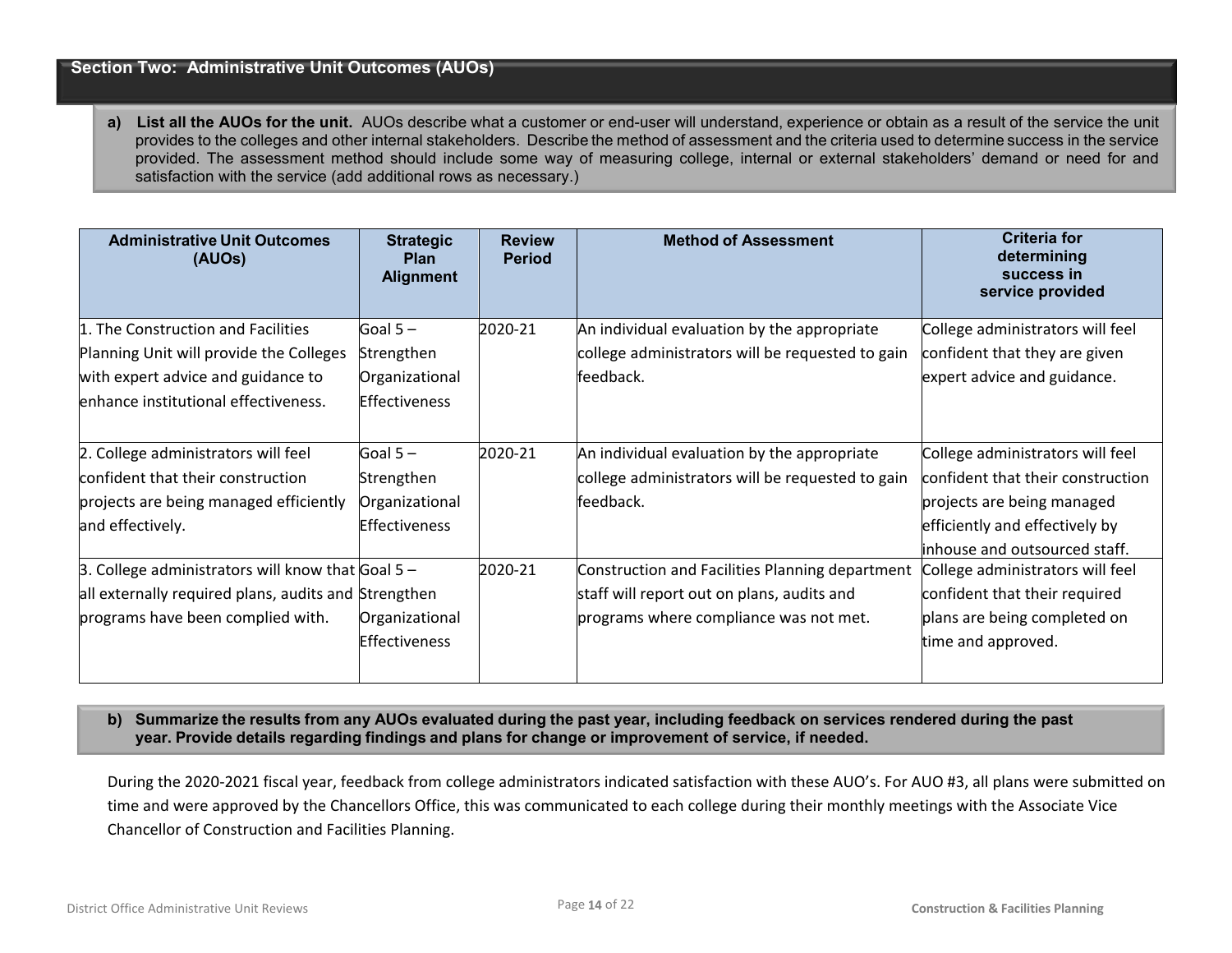## **Section Three: Key Performance Indicators (KPIs)**

**a) List the KPIs for the unit along with the relevant outcomes for the last 3-5 years.** KPI data tracks process efficiency and demand for services. Examples of KPIs include a count of customers served, a count of services performed, the average time to complete a service, etc. They are closely related to the AUOs and should reflect the unit's core function or purpose.

| <b>Key Performance Indicators (KPIs)</b>                                         | 2018-19 | 2019-20 | 2020-21 |
|----------------------------------------------------------------------------------|---------|---------|---------|
| 1. Number of State Compliance Plans submitted on time and approved by the        | 4       | 4       | 4       |
| <b>Chancellors Office</b>                                                        |         |         |         |
| 2. Percent of non DSA projects closed within 3 months after Notice of Completion | 41%     | 37%     | 100%    |
| 3. Average cost % of change orders for closed projects                           | 0.57%   | 4.25%   | 0.03%   |
| 4. Number of projects within budget for closed projects                          | 33      | 15      | 15      |
| 4a. Percent of projects closed within budget                                     | 100%    | 100%    | 100%    |
| 5. Successful district audits and bond measure audits                            |         |         | 2       |
|                                                                                  |         |         |         |
|                                                                                  |         |         |         |
|                                                                                  |         |         |         |
|                                                                                  |         |         |         |

**b) What unexpected changes or challenges did your unit encounter this cycle? How does your trend data impact your decision-making process for your unit?**

We did not experience any unexpected changes during this cycle. The data tells us that what we are doing is working. Bakersfield College will have several projects close this year and will elevated KPI #3 substantially higher than 2020-21 FY.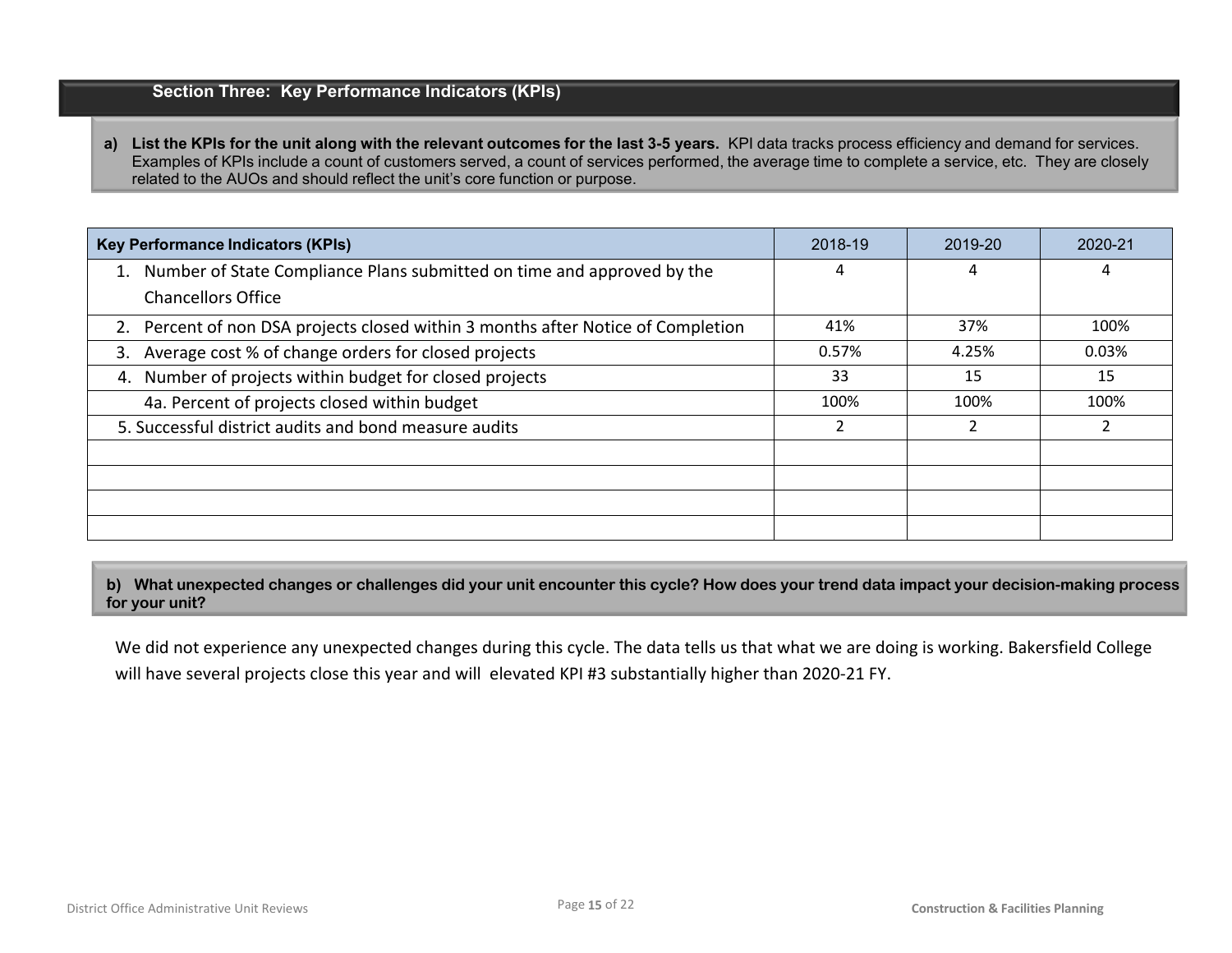## **Section Four: Progress on Unit Goals**

**a) List the unit's current goals**. For each goal, discuss progress and changes. Provide an action plan for each goal that gives the steps to completing the goal and the timeline. If unit goal is for service to a group outside of the unit, indicate which group in the last column. (Add additional rows as necessary.)

| <b>Unit Goal</b>                                                                                                                | Which institutional<br>goals from the<br><b>KCCD Strategic Plan</b><br>will be advanced<br>upon completion of<br>this goal? | Progress on goal<br>achievement<br>(choose one)                                                       | Status Update -<br><b>Action Plan</b>                                          | <b>Colleges requesting</b><br>accomplishment of this<br>goal or colleges'<br>planning indicating this<br>need. (Include<br>supporting<br>documentation.) | Other group (besides ones<br>of the colleges) requesting<br>accomplishment of this<br>goal. (Include supporting<br>documentation.) |
|---------------------------------------------------------------------------------------------------------------------------------|-----------------------------------------------------------------------------------------------------------------------------|-------------------------------------------------------------------------------------------------------|--------------------------------------------------------------------------------|----------------------------------------------------------------------------------------------------------------------------------------------------------|------------------------------------------------------------------------------------------------------------------------------------|
| 1. Fully implement a<br>space utilization<br>database for the<br>colleges to better<br>utilize their<br>instructional space     | Goal #5                                                                                                                     | X Completed:<br>$6 - 30 - 21$<br>Revised:<br>(Date)<br>$\sqrt{X}$ Ongoing:<br>$6 - 30 - 21$<br>(Date) | <b>Goal Completed</b>                                                          |                                                                                                                                                          | AVC, Construction<br>and Facilities Planning                                                                                       |
| 2. Reduce the<br>average change<br>order costs of closed<br>projects by 2% of<br>the average total<br>compared to<br>2020-2021. | Goal #5                                                                                                                     | X Completed:<br>$6 - 30 - 21$<br>Revised:<br>_Ongoing:<br>$6 - 30 - 21$                               | Goal completed.<br>Goal compared to<br>2019-20.                                |                                                                                                                                                          | AVC, Construction and<br><b>Facilities Planning</b>                                                                                |
| 3. Continue to keep<br>projects that stay<br>within budget at<br>100%.                                                          | Goal #5                                                                                                                     | X Completed:<br>$6 - 30 - 21$<br>Revised:<br>(Date)<br>X Ongoing:<br>$6 - 30 - 21$                    | 100% of the 15<br>closed projects<br>stayed within their<br>budget in 2020-21. |                                                                                                                                                          | AVC, Construction and<br><b>Facilities Planning</b>                                                                                |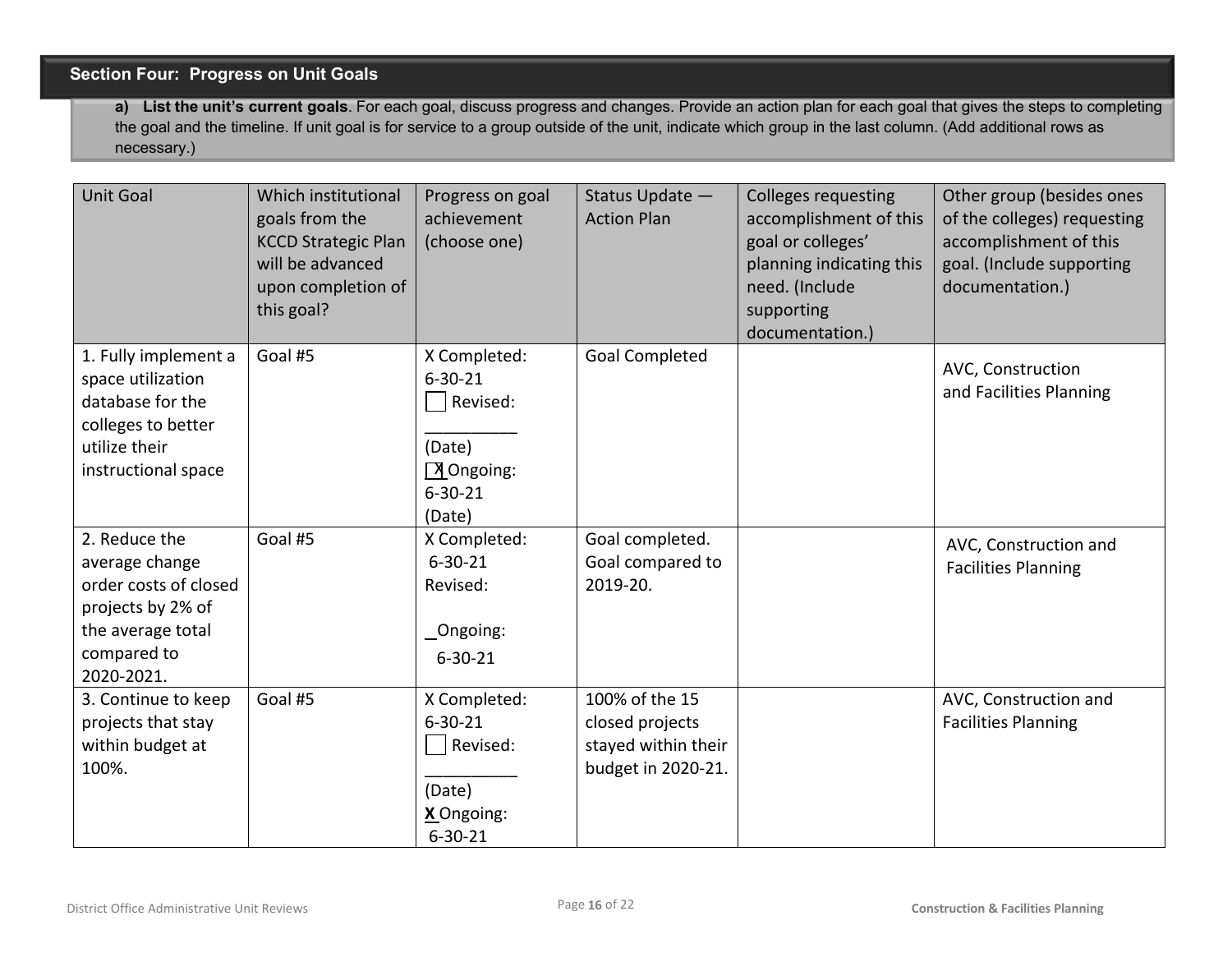| 4. Submit 100% of         | Goal #5 | X Completed:  | 100% of                   | AVC, Construction and                |
|---------------------------|---------|---------------|---------------------------|--------------------------------------|
| <b>Chancellors Office</b> |         | $6 - 30 - 21$ | <b>Chancellors Office</b> | <b>Facilities Planning and State</b> |
| required plans on         |         | Revised:      | required plans            | <b>Chancellors Office</b>            |
| time and get              |         |               | were submitted on         |                                      |
| them approved.            |         | (Date)        | time are were             |                                      |
|                           |         | X Ongoing:    | approved.                 |                                      |
|                           |         | $6 - 30 - 21$ |                           |                                      |

## **Section Five: New or Revised Goals**

2) **List new or revised goals, if applicable. (Add additional rows as necessary.)**

| <b>Replacement Goal</b>                                                                                               | Which institutional<br>goals from the<br><b>KCCD Strategic Plan</b><br>will be advanced<br>upon completion of<br>this goal? | Status Update -<br><b>Action Plan</b>                                                                                                   | <b>Colleges requesting</b><br>accomplishment of this<br>goal or colleges'<br>planning indicating this<br>need. (Include<br>supporting<br>documentation.) | Other group (besides ones of<br>the colleges) requesting<br>accomplishment of this goal.<br>(Include supporting<br>documentation.) |
|-----------------------------------------------------------------------------------------------------------------------|-----------------------------------------------------------------------------------------------------------------------------|-----------------------------------------------------------------------------------------------------------------------------------------|----------------------------------------------------------------------------------------------------------------------------------------------------------|------------------------------------------------------------------------------------------------------------------------------------|
| 1. Fully implement a utility<br>shutoff map for each of the<br>colleges in FacilitySoft.                              | Goal #5                                                                                                                     | New goal. Work with<br>each college to<br>gather needed<br>information and<br>consolidate the<br>information into a<br>single database. | CC and PC                                                                                                                                                | AVC, Construction and<br><b>Facilities Planning</b>                                                                                |
| 2. Reduce the average change<br>order amount of closed<br>projects by 2% of the average<br>total compared to 2016-17. | Goal #5                                                                                                                     | Goal will be revised<br>to compare against<br>2016-17 instead of<br>2015-16.                                                            |                                                                                                                                                          |                                                                                                                                    |
| Convert all construction and<br>$3_{-}$<br>as-built drawings to electronic<br>format and create a central             | Goal #5                                                                                                                     | New goal. Work with<br>each college to<br>gather needed                                                                                 | BC - through<br>construction meetings.                                                                                                                   | <b>District Office Construction</b><br>and Facilities Planning<br>Department                                                       |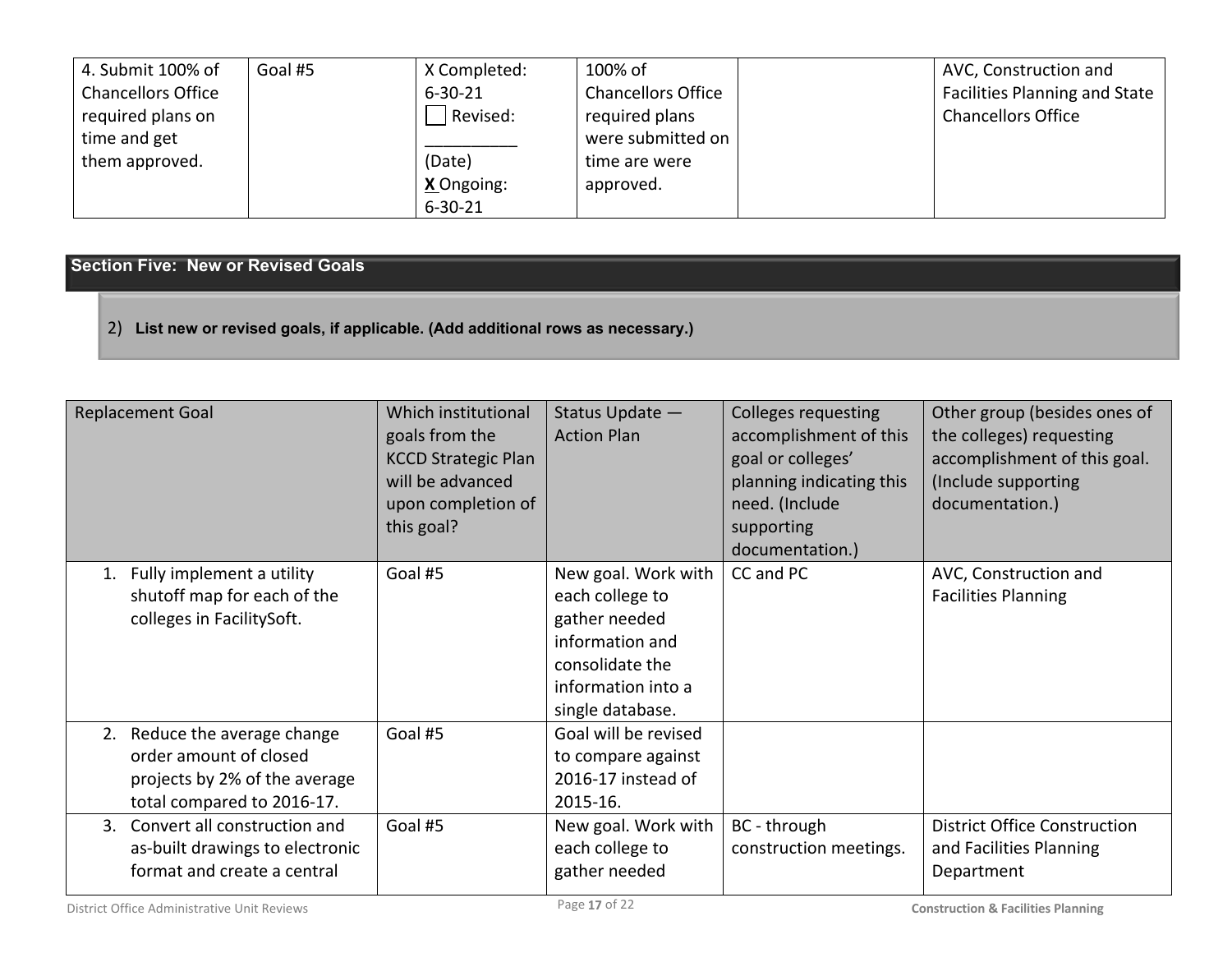| accessible location for all | documents and find   |  |
|-----------------------------|----------------------|--|
| Colleges to access files.   | a cost effective     |  |
|                             | location for housing |  |
|                             | the documents.       |  |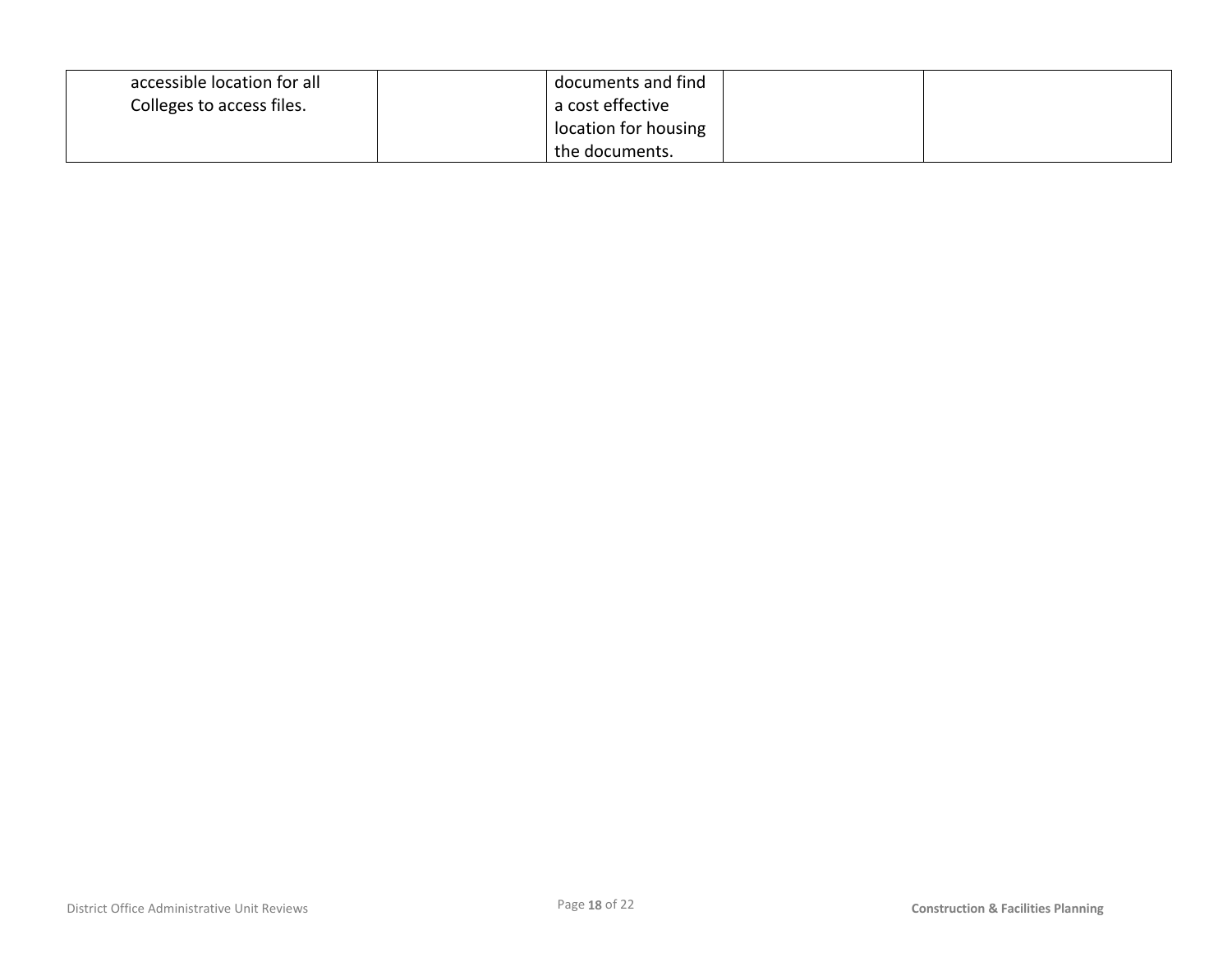## **Section Six: Current Unit Resources**

**a) List the unit's current resource levels by outlining existing staff, listing (major) technology/equipment the unit uses, describing the space the unit occupies, and the unit's current budget.**

| <b>Resources</b>                            | <b>Current Level</b>                                                                                                           |                                                                                     |                |  |
|---------------------------------------------|--------------------------------------------------------------------------------------------------------------------------------|-------------------------------------------------------------------------------------|----------------|--|
| <b>Staffing</b>                             | •1.0 FTE Associate Vice Chancellor, 4.0 FTE Project Manager, 1.0 FTE Budget Analyst, 1.0 FTE Administrative Assistant, 1.0 FTE |                                                                                     |                |  |
| (list current staffing levels)              |                                                                                                                                | <b>Accounting Coordinator</b>                                                       |                |  |
| <b>Technology / Equipment</b>               | •Each staff member uses a PC, most use a cell phone.                                                                           |                                                                                     |                |  |
| Space / Facilities                          |                                                                                                                                | . The department occupies 2,036 square feet of office space at the District office. |                |  |
| <b>Budget (Unrestricted) Total</b>          |                                                                                                                                | \$1,347,279.90                                                                      | Notes (if any) |  |
| 1000 (Academic Salaries)                    |                                                                                                                                | \$0.00                                                                              |                |  |
| 2000 (Classified Salaries)                  |                                                                                                                                | \$824,818.83                                                                        |                |  |
| 3000 (Employee Benefits)                    |                                                                                                                                | \$395,732.03                                                                        |                |  |
| 4000 (Supplies & Materials)                 |                                                                                                                                | \$1,800.00                                                                          |                |  |
| 5000 (Operating Expenses and Services)      |                                                                                                                                | \$72,929.04                                                                         |                |  |
| 6000 (Capital Outlay)                       |                                                                                                                                | \$52,000.00                                                                         |                |  |
| 7000 (Other Outgo)                          |                                                                                                                                | \$0.00                                                                              |                |  |
| <b>Budget (Restricted) Total</b>            |                                                                                                                                |                                                                                     |                |  |
| <b>Budget (Contract/Community Ed) Total</b> |                                                                                                                                |                                                                                     |                |  |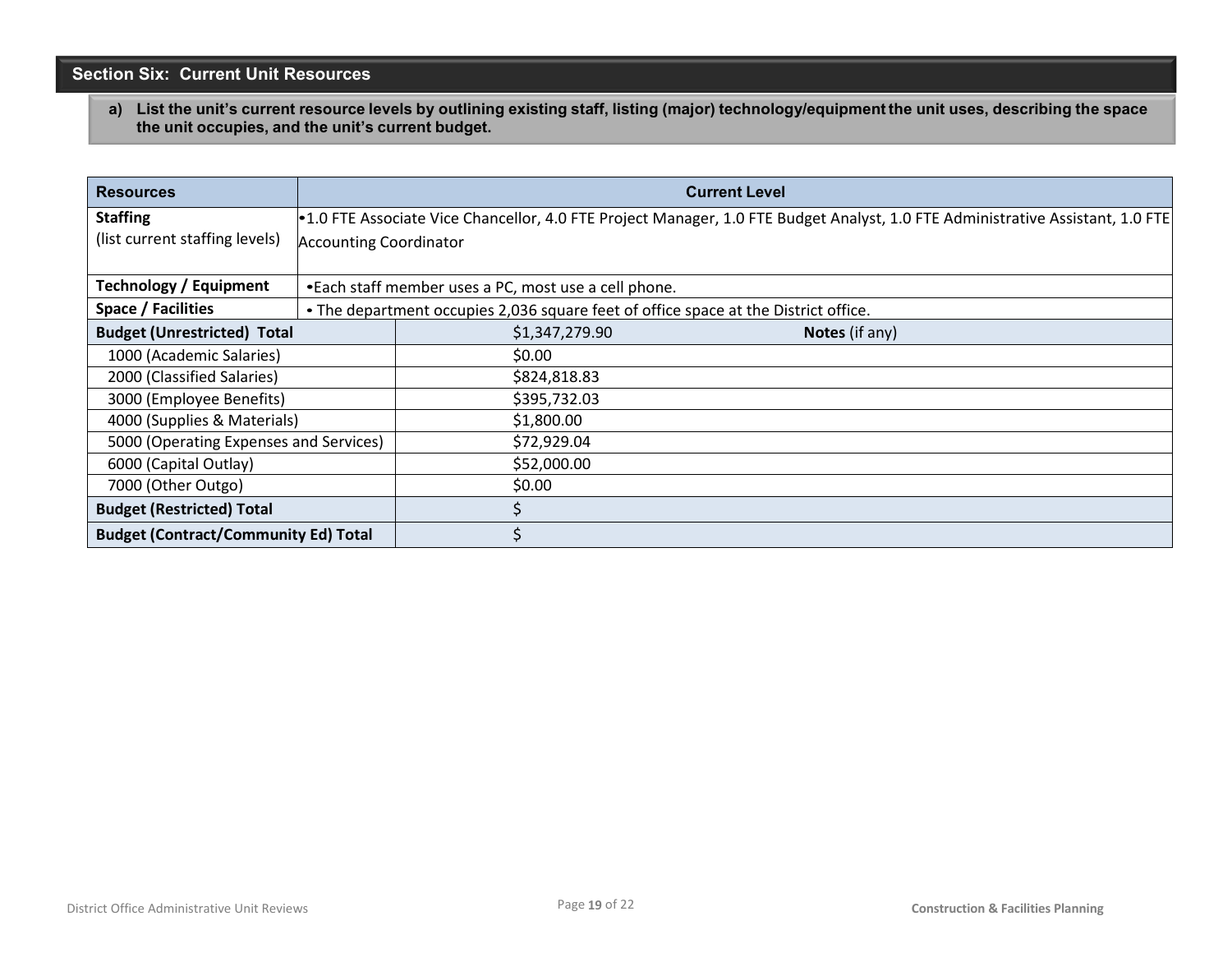#### **Section Seven: Resource Request Analysis**

Discuss the impact of new resources your unit is requesting for next year's cycle that are in addition to what your unit currently has in this cycle. Indicate the expected cost along with the rationale. If a college is not requesting the new resource, leave the "College(s) requesting" column blank. Rank the proposals in order of their importance to the unit ("1" is most important; "5" is least important)

| <b>Resource Category</b>                                                                                                                          | <b>Resource Requested</b><br>(Include Cost)                                                  | Discuss how the new resource will impact your<br>unit's effectiveness in providing service to the<br>colleges or other groups and what college planning<br>reflects or suggests this need.                                                                                                                                                                                                                                                                                                                                                                                                                                                                                                                                                                                                                                                                                                                                                                                                          | College(s)<br>requesting this<br>new resource<br>to your unit.<br>(Leave blank if<br>no college<br>requests the<br>new resource.) | Rank         |
|---------------------------------------------------------------------------------------------------------------------------------------------------|----------------------------------------------------------------------------------------------|-----------------------------------------------------------------------------------------------------------------------------------------------------------------------------------------------------------------------------------------------------------------------------------------------------------------------------------------------------------------------------------------------------------------------------------------------------------------------------------------------------------------------------------------------------------------------------------------------------------------------------------------------------------------------------------------------------------------------------------------------------------------------------------------------------------------------------------------------------------------------------------------------------------------------------------------------------------------------------------------------------|-----------------------------------------------------------------------------------------------------------------------------------|--------------|
| <b>Positions:</b><br>Discuss the impact new and/or<br>replacement management and/or staff<br>will have on your unit's service to the<br>colleges. | 1: Classified Staff<br>2: Administrator<br><b>Department Assistant III</b><br>( \$75,000.00) | The Construction and Facilities Planning (C&FP)<br>Department's current administrative personnel<br>staffing is comprised of one (1) Accounting<br>Coordinator and one (1) Administrative Assistant.<br>These staffing levels are based on the Measure G<br>construction activity levels of approximately \$10.3<br>Million annually. KCCD Trustees have directed C&FP<br>to implement a more aggressive capital program<br>which will average approximately \$60 Million<br>annually in design and construction services for the<br>first seven (7) years of the program and average<br>over \$25 Million annually in bond program activity<br>over the 21-year program schedule.<br>C&FP provides all administrative support for the<br>entire KCCD Measure G and J Bond programs. The<br>BC projects receive program and project<br>oversight/coordination from AECOM/Parsons. C&FP<br>provides all District support to BC projects. BC has<br>chosen more "locally responsive" project delivery |                                                                                                                                   | $\mathbf{1}$ |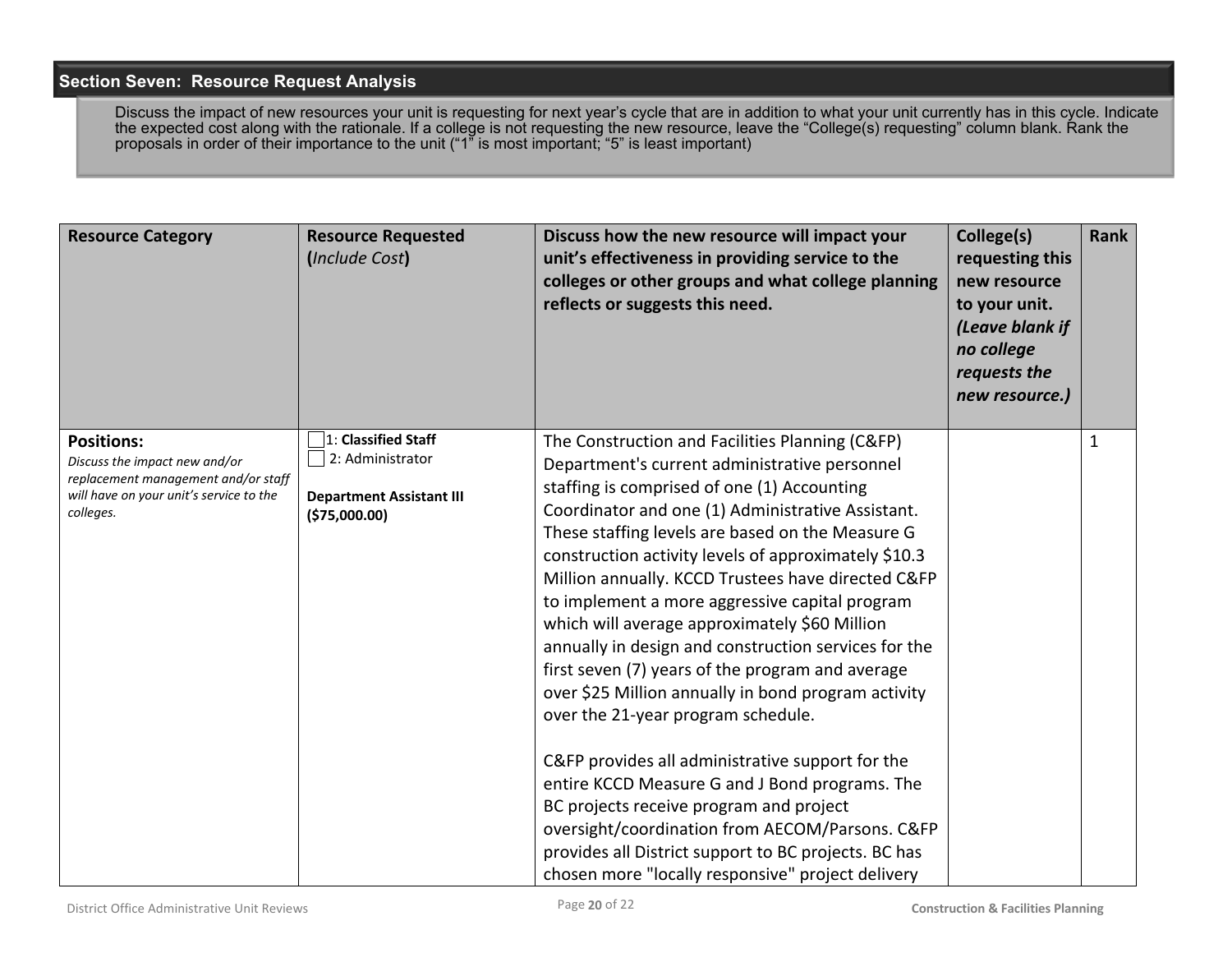| <b>Professional Development:</b>                                                                                                                                                                                                       | 1: Provide Professional                                                                              | models like Construction Management - Multi-<br>Prime (CMMP) and Construction Management -<br>Multi-Prime at Risk (CMAR). These project delivery<br>models can require between 25 to 20 individual<br>contracts per project and all associated<br>administrative support. Lastly, AECOM/Parsons<br>contract will expire September 2022 and they are<br>proposing a 49% reduction in Bond Program staffing<br>(nearly \$2 Million less 2021) for the next year.<br>The accelerated program schedule (7 years vs. 20)<br>and the elevated administrative support activities<br>(up nearly 600% over the current staffing baseline)<br>does not allow for the delegation to an existing<br>department employee, rather requires additional<br>personnel. The addition of a Department Assistant<br>III will allow our department to meet all internal<br>and project required timelines and reporting<br>requirements very efficiently and cost effectively.<br>The additional staffing can be funded from the<br>reduction in AECOM/Parsons fees resulting in a<br>savings of nearly \$1.9M of Measure J bond funds. |                |
|----------------------------------------------------------------------------------------------------------------------------------------------------------------------------------------------------------------------------------------|------------------------------------------------------------------------------------------------------|--------------------------------------------------------------------------------------------------------------------------------------------------------------------------------------------------------------------------------------------------------------------------------------------------------------------------------------------------------------------------------------------------------------------------------------------------------------------------------------------------------------------------------------------------------------------------------------------------------------------------------------------------------------------------------------------------------------------------------------------------------------------------------------------------------------------------------------------------------------------------------------------------------------------------------------------------------------------------------------------------------------------------------------------------------------------------------------------------------------------|----------------|
| Describe briefly, the effectiveness of<br>the professional development your unit<br>will be engaged in (either providing or<br>attending) during the next cycle                                                                        | Development<br>2: Attend Professional<br>Development                                                 |                                                                                                                                                                                                                                                                                                                                                                                                                                                                                                                                                                                                                                                                                                                                                                                                                                                                                                                                                                                                                                                                                                                    |                |
| <b>Facilities:</b><br>If your unit receives a building remodel<br>or renovation, additional furniture or<br>beyond routine maintenance, explain<br>how this request or requests will<br>impact your unit's service to the<br>colleges. | 1: Space Allocation<br>2: Renovation<br>3: Furniture<br>4: Other<br>5: Beyond Routine<br>Maintenance | Furniture will be required for the new personnel to<br>work effectively and efficiently. (\$25,000.00)                                                                                                                                                                                                                                                                                                                                                                                                                                                                                                                                                                                                                                                                                                                                                                                                                                                                                                                                                                                                             | $\overline{2}$ |
| Technology:<br>If your unit receives technology<br>(audio/visual - projectors, TV's,<br>document cameras) and computers,,<br>explain how this request or requests                                                                      | 1: Replacement Technology<br>2: New Technology<br>3: Software<br>4:<br>Other                         | Furniture will be required for the new personnel to<br>work effectively and efficiently. (\$20,000.00)                                                                                                                                                                                                                                                                                                                                                                                                                                                                                                                                                                                                                                                                                                                                                                                                                                                                                                                                                                                                             | 3              |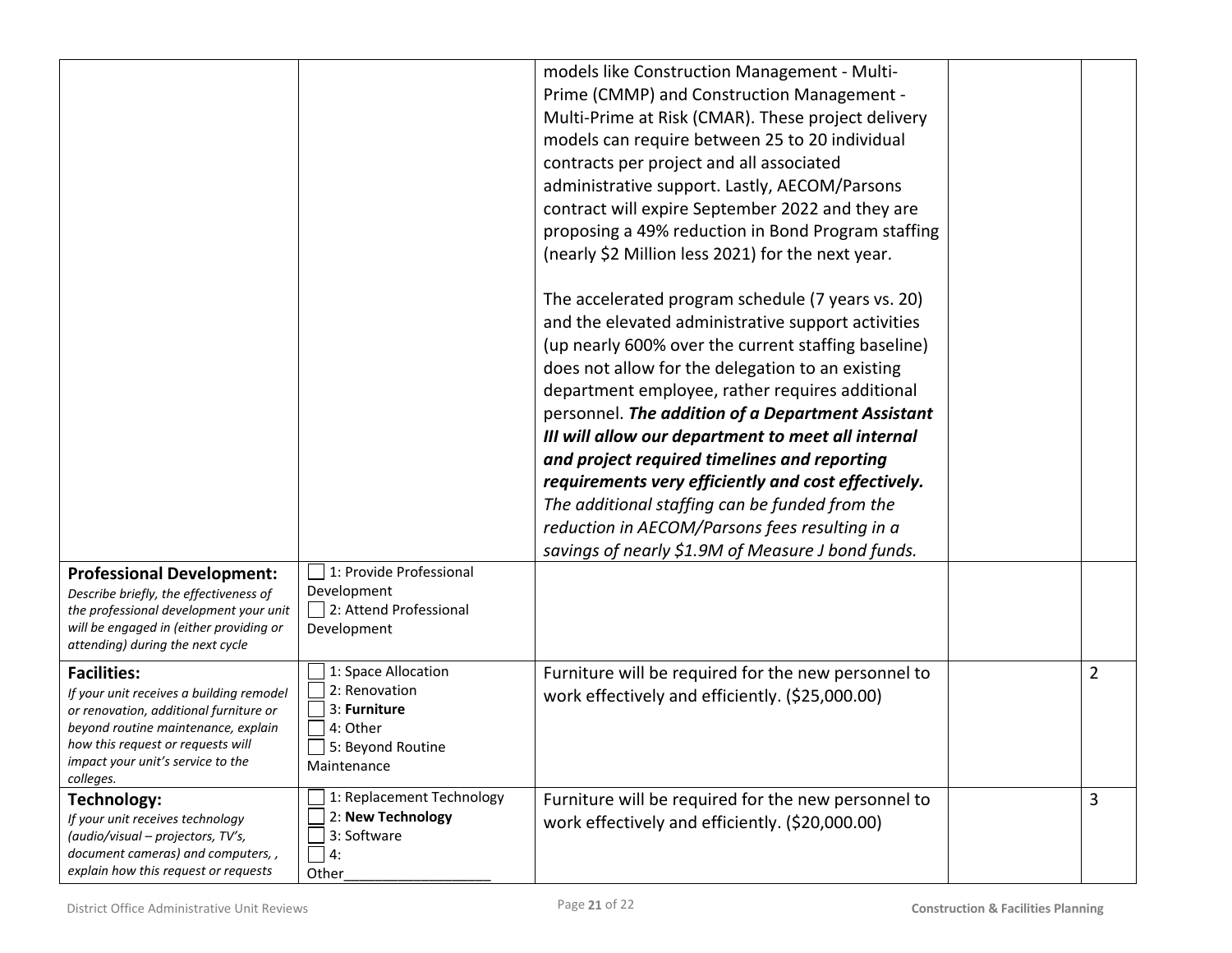| $\vert$ will impact your unit's service to the |  |  |  |
|------------------------------------------------|--|--|--|
| colleges.                                      |  |  |  |

#### **n Seven: Resource (c**

#### **Ction Seven: Resource (cont.)**

Discuss the impact of new resources your unit is requesting for next year's cycle that are in addition to what your unit currently has in this cycle. Indicate the expected cost along with the rationale. If a college is not requesting the new resource, leave the "College(s) requesting" column blank. Rank the

| <b>Resource Category</b>                                                                                                                                                                                                                | <b>Resource Requested</b><br>(Include Cost)    | Discuss how the new resource<br>will impact your unit's<br>effectiveness in providing service<br>to the colleges or other groups<br>and what college planning<br>reflects or suggests this need. | College(s) requesting this new<br>resource to your unit. (Leave<br>blank if no college requests the<br>new resource.) | <b>Rank</b> |
|-----------------------------------------------------------------------------------------------------------------------------------------------------------------------------------------------------------------------------------------|------------------------------------------------|--------------------------------------------------------------------------------------------------------------------------------------------------------------------------------------------------|-----------------------------------------------------------------------------------------------------------------------|-------------|
| <b>Other Equipment:</b><br>If your unit receives equipment that is<br>not considered audio/visual or<br>computer equipment technology, ,<br>explain how this request or requests will<br>impact your unit's service to the<br>colleges. | 1: Replacement<br>$ 2:$ New<br>$\Box$ 3: Other |                                                                                                                                                                                                  |                                                                                                                       |             |
| Total cost of resource needs over and above current budget allocation:<br>\$120,000.00                                                                                                                                                  |                                                |                                                                                                                                                                                                  |                                                                                                                       |             |

proposals in order of their importance to the unit ("1" is most important; "5" is least important)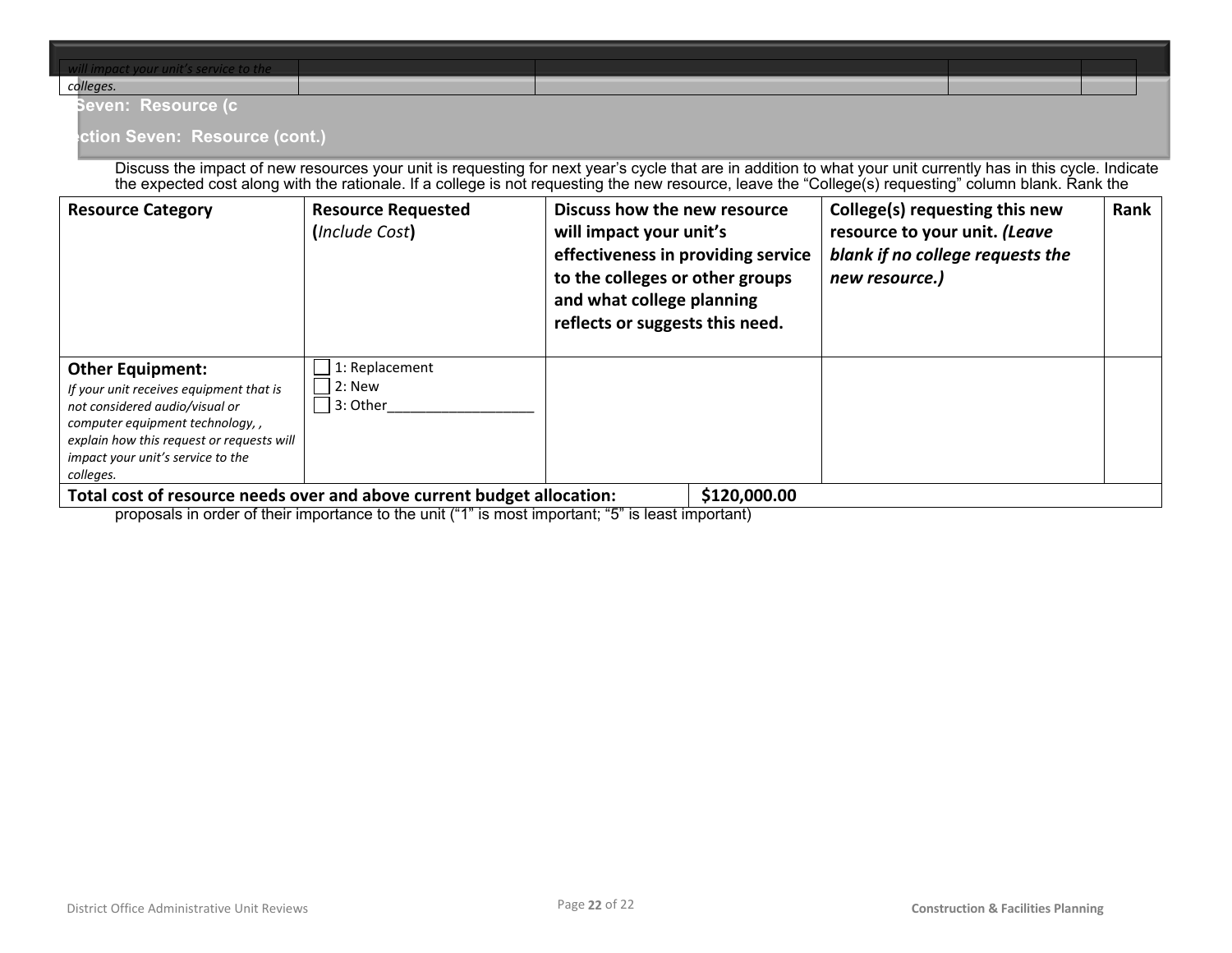## Section Eight: Conclusions

Present any conclusions and findings about the unit and its connection to the work of the colleges. (ACCJC Std IV.D.2, IV.D.5, IV.D.7):

The purpose of the Construction and Facilities Planning Unit is to (1) support the Colleges in their facilities planning, construction and maintenance efforts by providing expert advice and guidance; (2) oversee and administer construction projects throughout the District; (3) to comply with all California Community College Chancellors Office required plans and programs; (4) to stretch local dollars by maximizing and leveraging State and other external funding sources and; (5) to ensure construction activities are in compliance with local, state and federal laws.

The Construction and Facilities Planning department had developed strong working relationships with the three colleges. Based on feedback from college administrators, the department has responded well to college needs and adapted quickly when changes were needed in order to support the colleges in fulfilling their mission.